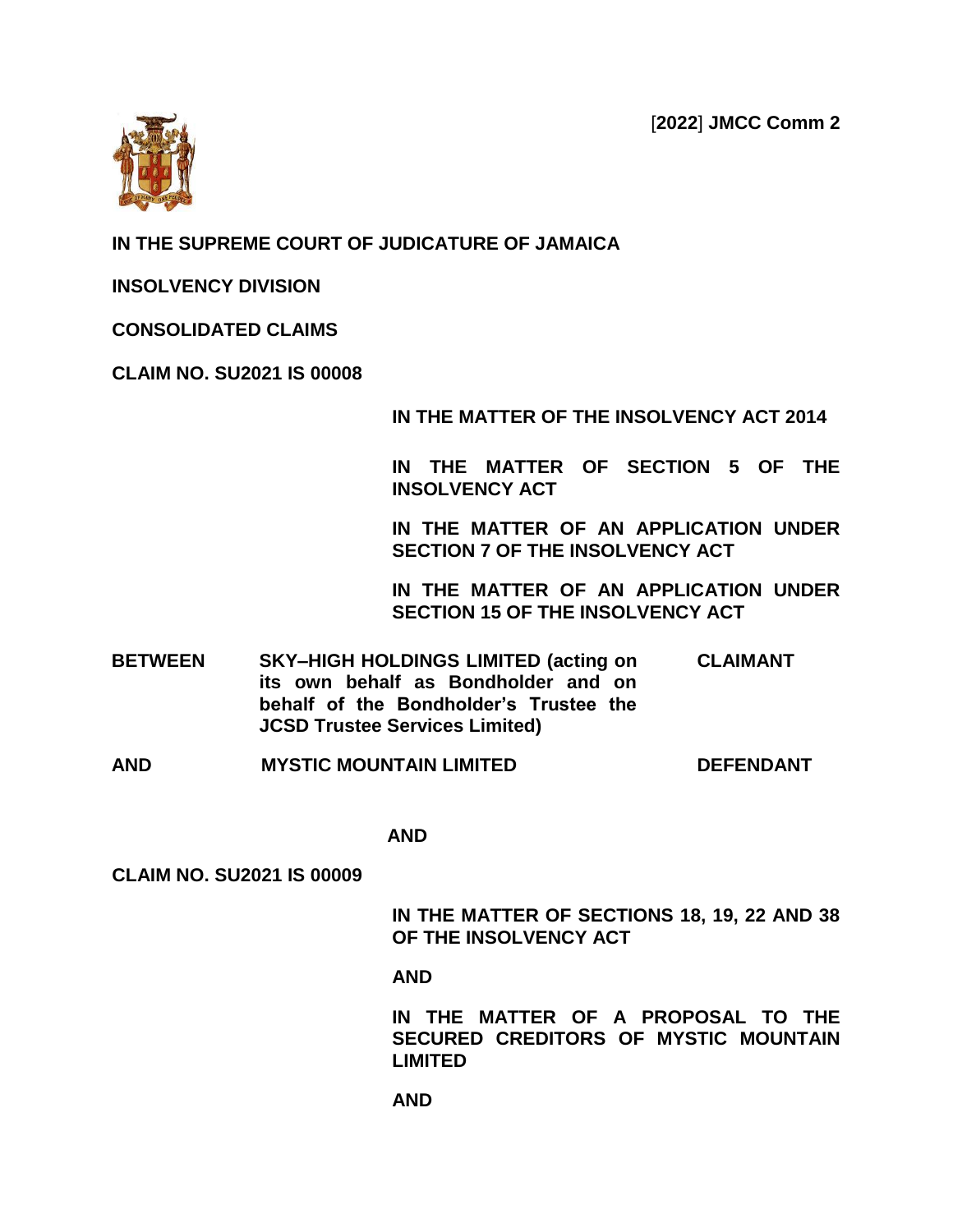**IN THE MATTER OF THE CREDITOR'S MEETING TO CONSIDER THE PROPOSAL**

**ON THE APPLICATION OF CAYDION CAMPBELL (TRUSTEE)**

**Insolvency - Proposal made to secured creditors only – Whether meeting of creditors to consider proposal properly constituted – Whether unsecured creditors have a right to vote –Insolvency Act – Sections 5, 7,15,18,19,22 and 38- Observations on role of the Supervisor of Insolvency-Preliminary point- Whether party who files written submission out of time, and in breach of an order of the court, ought to be permitted to make submissions.**

**Mr. Allan Wood QC Dane Patterson and Chad Wynter for Sky-High Holdings Ltd (the secured creditor) instructed by Patterson Mair Hamilton.**

**Mr. Maurice Manning QC and Tavia Dunn for Caydion Campbell (The Trustee) instructed by Nunes Scholefield Deleon and Co.**

**Mr. Gavin Goffe and Ms. Shaneil May instructed by Myers Fletcher and Gordon for Mystic Mountain Ltd (the debtor).**

**Mrs. Fiola Evans Roberts instructed by the Supervisor of Insolvency for the Supervisor of Insolvency.**

**Heard: 2 nd and 3rd December 2021 and 18th January 2022.**

**IN OPEN COURT**

## **Coram: Batts J.**

- [1] These matters were consolidated by an order made on the  $21<sup>st</sup>$  October 2021. On that date also an order was made permitting the intervention of the Supervisor of Insolvency. It was also ordered that only the issues raised by paragraphs 2 and 3 of the Amended Fixed Date Claim in SU2021IS00008 would be determined on the 2<sup>nd</sup> December 2021. The Fixed Date Claim in SU2021IS00009 would also be heard on that date. The other aspects of the matter were fixed for determination on the 18<sup>th</sup> January 2022.
- [2] Paragraphs 2 and 3, of the Amended Fixed Date Claim in SU2021IS00008, seek the following relief.

*"2. A Declaration that the claimant being named as the affected creditor in a proposal filed and dated July 19,*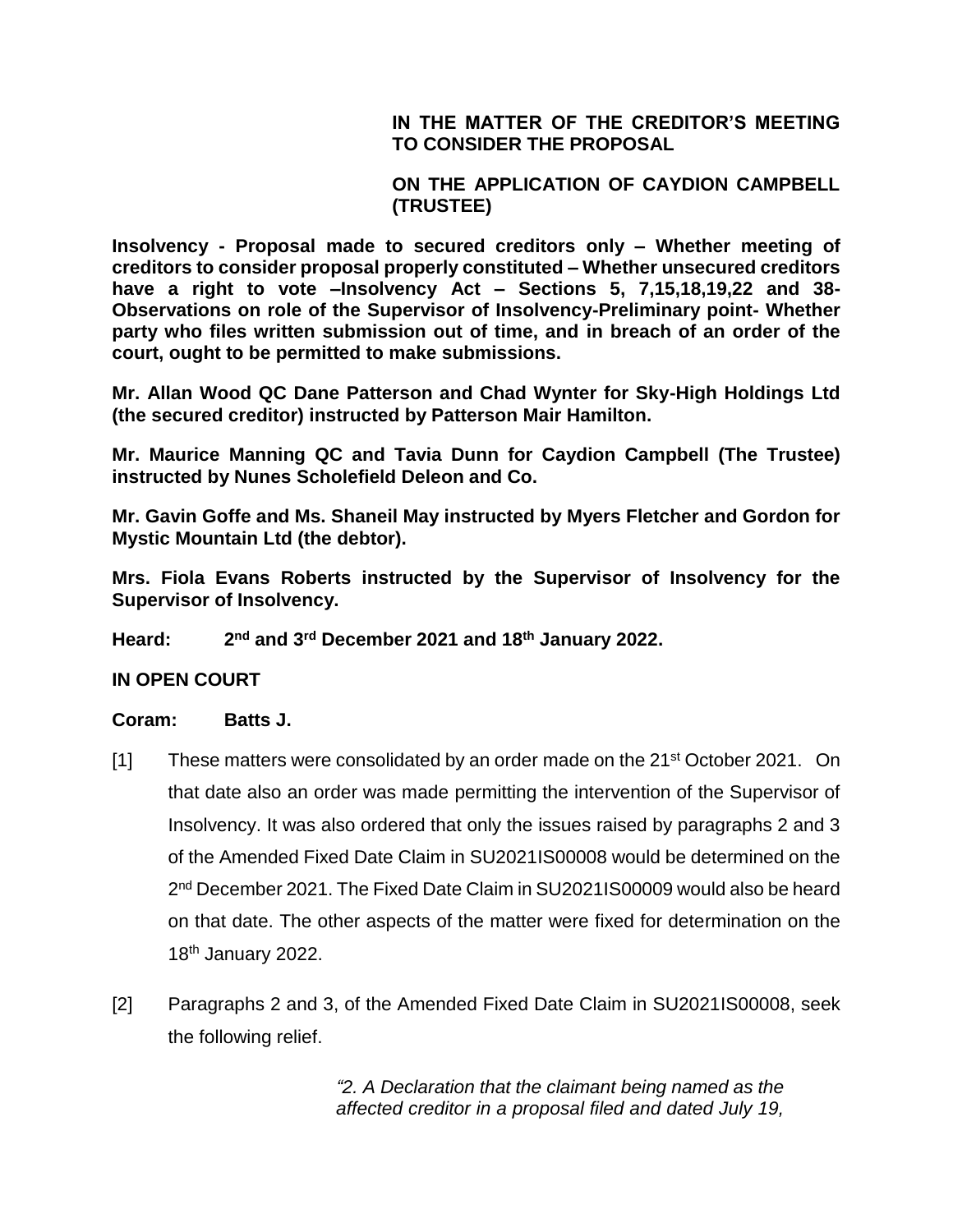*2021 (the "July 19 Proposal") was entitled to and did vote for the refusal of the July 19 Proposal at a duly convened meeting to consider and vote on the July 19, Proposal held on August 9, 2021 at 3:00 pm.*

*3. A Declaration that the vote for refusal of the July 19 Proposal has the effect of lifting the stay imposed by Section 5(1) of the Insolvency Act."*

The Fixed Date Claim, in SU2021IS00009, seeks the following relief:

*"1. Directions as to whether, where a proposal is made to secured creditors or a class of secured creditors, notice of the meeting to consider the proposal is to be given to all creditors known to the Trustees or may be restricted to only those creditors to whom the proposal was made.*

*2. Directions, as to whether the meeting of creditors to consider a proposal on August 9, 2021 to which only the secured creditors to whom the proposal was made was a properly convened meeting.*

*3. Directions as to the voting rights of unsecured creditors at the meeting to consider a proposal made solely to secured creditors.*

*4. Directions as to whether at the meeting to consider the proposal which was made solely to secured creditors, consideration ought to be given to the votes of secured creditors.*

*5. Alternatively, an order that the time for calling a meeting of creditors to consider the proposal be extended to twenty-one (21) days from the date of hearing this application and making of this order.*

*6. The costs shall be the costs of the insolvent estate.*

*7. Such further and other relief as this Honourable Court may deem fit."*

[3] These then are the issues for determination by this court at this time. Their resolution turns on a proper construction of the Insolvency Act. A statute which became law on the 31 $st$  day of October, 2014. It marked for Jamaica a new approach to the matter of bankruptcy and winding up. As Sykes J (now Chief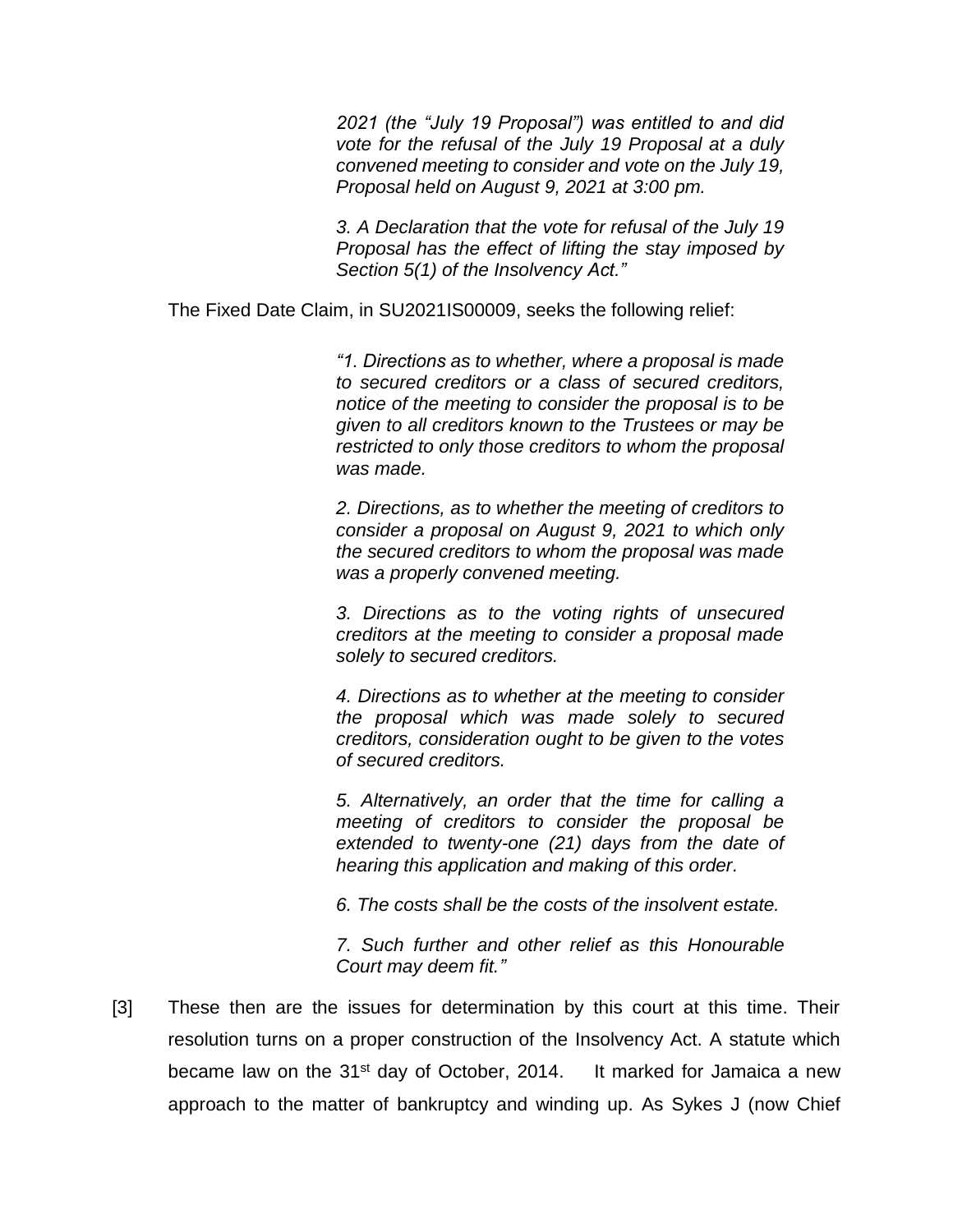Justice of Jamaica) stated in **Development Bank of Jamaica v Proactive Financial Services [2017] JMCC Comm 31 (unreported judgment dated 31st October 2017):**

> *"5. The IA has definitely abandoned these ideas of insolvent persons being offenders and objects of disfigurement but the three core principles have remained. The IA has now has established a single regime for insolvency – the generic term preferred – having regard to the fact that the statute covers the whole run from natural persons to unincorporated bodies to companies. The IA operates in conjunction with the Companies Act in respect of companies. It has also introduced a new type of thinking to bankruptcy law in Jamaica, namely, rehabilitation and rescue. The idea is that the insolvent person, where possible, should, where possible (sic) emerge being able to 'restart' life after the previous debt has been satisfactorily dealt with under insolvency regime (Markis v Soccio 33 CBR (3d) 89 (Quebec SC) – speaking of the Bankruptcy Act, 1949 of Canada, Re Newsome (1927) 8 CBR 270 (Ont SC); Re Neiman 33 CBR 230 (Ont SC). All three cases emphasize that the bankruptcy law is for the honest debtor who has fallen on hard times. This seems to be the current thinking in Canadian bankruptcy law and that idea has been captured in the IA. Henry VIII would have been aghast and James I dismayed.*

> *[6] Since the statute is designed to give the insolvent person some breathing space to organize his, or her or its affairs in a manner that leads to the orderly meeting and satisfaction of lawful debts and liabilities it is not surprising then that the statute has introduced things such as automatic stays which can only be lifted by agreement between creditor and debtor or by judicial order. It permits the process to start not by any action by the creditor or even the court but by the insolvent taking the simple step of filing either a notice of intention to file a proposal or filing a proposal. Once that is done, as shall be shown, the insolvent is, generally speaking, immunised from individual action by a single creditor or group of creditors."*

[4] The answers to the questions posed, in both Fixed Date Claims, are of great import to practitioners in this area of the law. However, before embarking on an examination of the issues, a preliminary point. This was raised by Mr. Wood QC by Notice of Preliminary Objection filed on the 1<sup>st</sup> December 2021. He urged the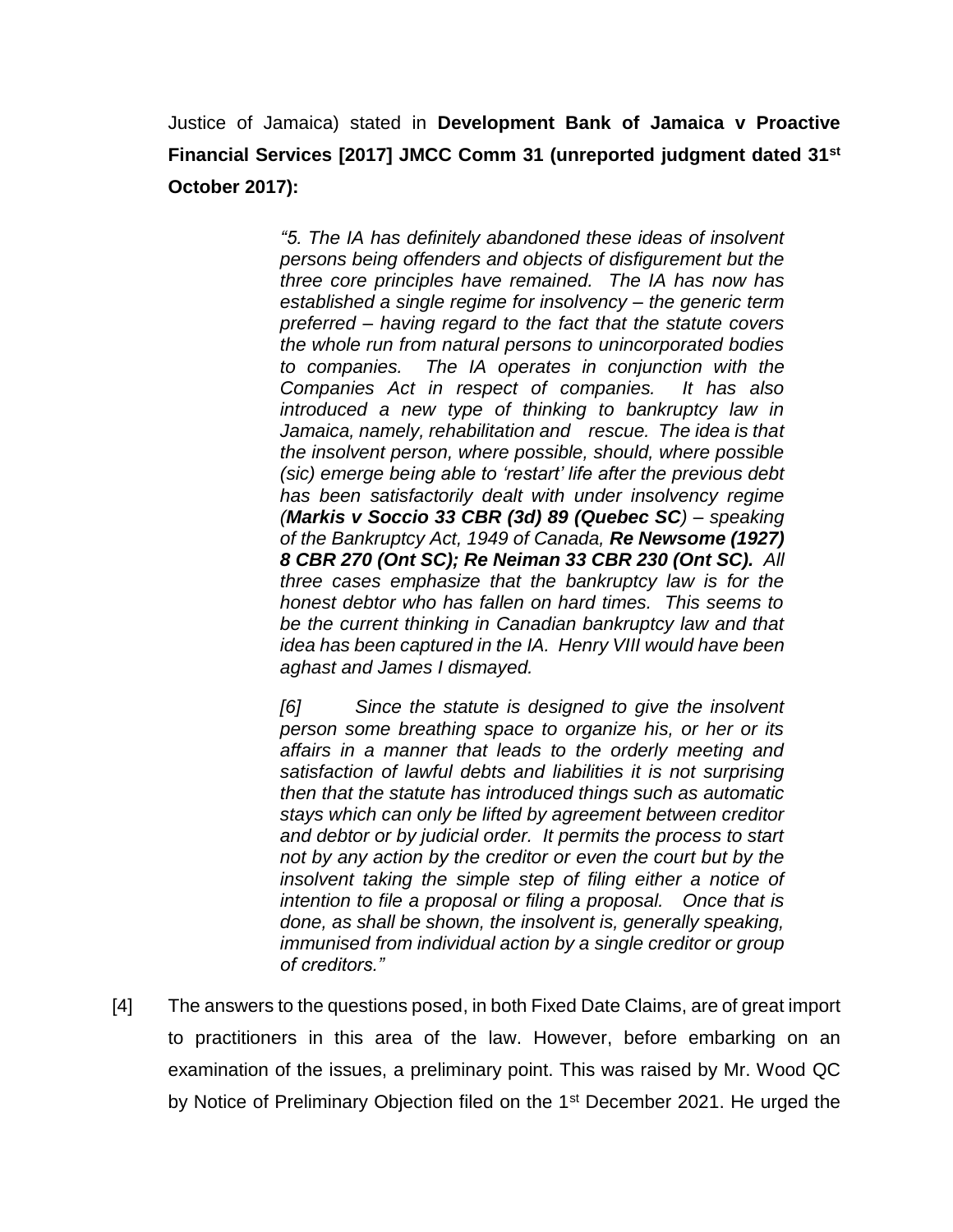court not to consider any submissions filed after the date ordered for the filing of submissions had passed. The Trustee (Mr Caydion Campbell) had filed his submissions on the  $30<sup>th</sup>$  November 2021 being the day before this hearing commenced. This was contrary to the terms of the order of the 21st October 2021 which required the filing and exchange of submissions by the  $29<sup>th</sup>$  November 2021. In a stirring address Mr. Wood bemoaned the flouting of the court's order and correctly indicated that it has become an all too pervasive practice of the profession to treat such orders casually. He urged this court to send a message that time stipulations ought to be obeyed at all times. In this regard he relied upon a judgment of the Judicial Committee of the Privy Council in two appeals being, *Crick and another (Appellants) v Kurt Brown (Respondent) and, Phillip (Appellant) v Commissioner of Police and another (Respondents) (Trinidad and Tobago) [2020] UKPC 32, PC Appeal No. 0045 and 0050 of 2017 (judgment delivered on 30th November 2020)*. Mr. Wood urged that the court not permit any submission from the parties in breach.

[5] The Judicial Committee had for consideration, in the two appeals referenced, parties who had on the one hand failed to file written submissions and on the other filed submissions late. Both were in breach of orders of the court. The Board upheld the decision of the Court of Appeal of Trinidad and Tobago to refuse to hear submissions from, and to enter judgment against, the party who had failed to file written submissions. They however allowed the appeal of the party who was late in filing and remitted that matter for consideration by the Court of Appeal. Lord Sales who delivered the opinion of the Board stated,

> *"26. In giving conventional case management directions for the hearing of the appeals in these two cases, Mohammed JA was plainly entitled to consider that the situation in each case was not such as to call for the specification of any sanction in the Order which the court made. No one suggested that he should include any sanction in the directions Order. Judged at the time the directions were given, the circumstances in which there might be a failure to comply with them were many and various and it was not appropriate to specify a predetermined sanction at that stage.*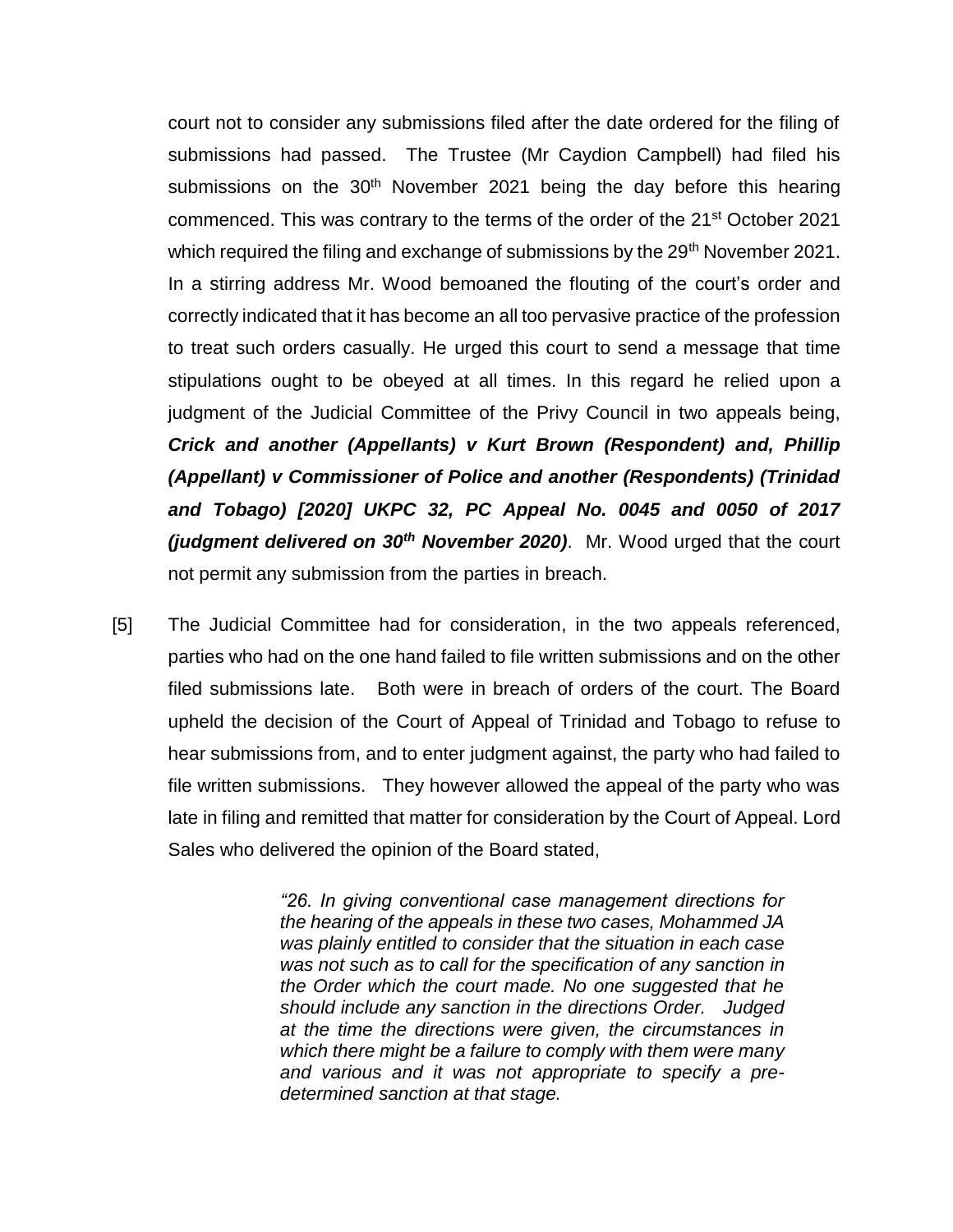*27. This did not mean that there would be no consequences attaching to non-compliance with the directions. On the contrary aside from the obvious consequence that an extension of time would be required for the filing of any written submissions, the effect would be as stated in para 24 above. Any party who failed to comply with them would be at risk of suffering such detriment as the court might think it right to impose in the exercise of its discretion, having regard to the need to further the overriding objective. A party who has failed to comply with a stage directed by the court should seek an extension of time, and should understand that it might be refused".* [Emphasis Mine]

- [6] In his response, to Mr. Wood's submission, Mr Manning QC was contrite and apologetic. He explained that the submissions were late partly because he had been out of the jurisdiction. He distinguished the cases on the basis that, on the one hand, he had filed submissions while in Crick none had been filed several months after the order was made. Queens Counsel also submitted, and in this he was joined by the Supervisor of Insolvency, that as this case was of general public import the court should be reluctant to deprive itself of the benefit of argument.
- [7] After brief deliberation I stated my ruling orally. I repeat it here as I see no reason to resile from what I said then,

*"The court considered the decision of the Privy Council and certainly shares the sentiments expressed there and in Queen's Counsel's submissions. However, I take Mr. Manning's point that his office's failure was a matter of being late and by a few days. These are distinguishing features which would ameliorate the position. I am also moved by the Supervisor's submission that as the matter is of some general public import, the court should not, if it can be avoided, deprive itself of any assistance. Therefore, I will not on this occasion adopt the extreme, and otherwise justifiable, sanction."*

[8] I proposed then to deprive Mr. Manning and his firm of the costs of the said submissions in any event. Mr. Wood at that juncture rose to indicate he was not seeking such a sanction. I acceded. However, on reflection, I do believe that a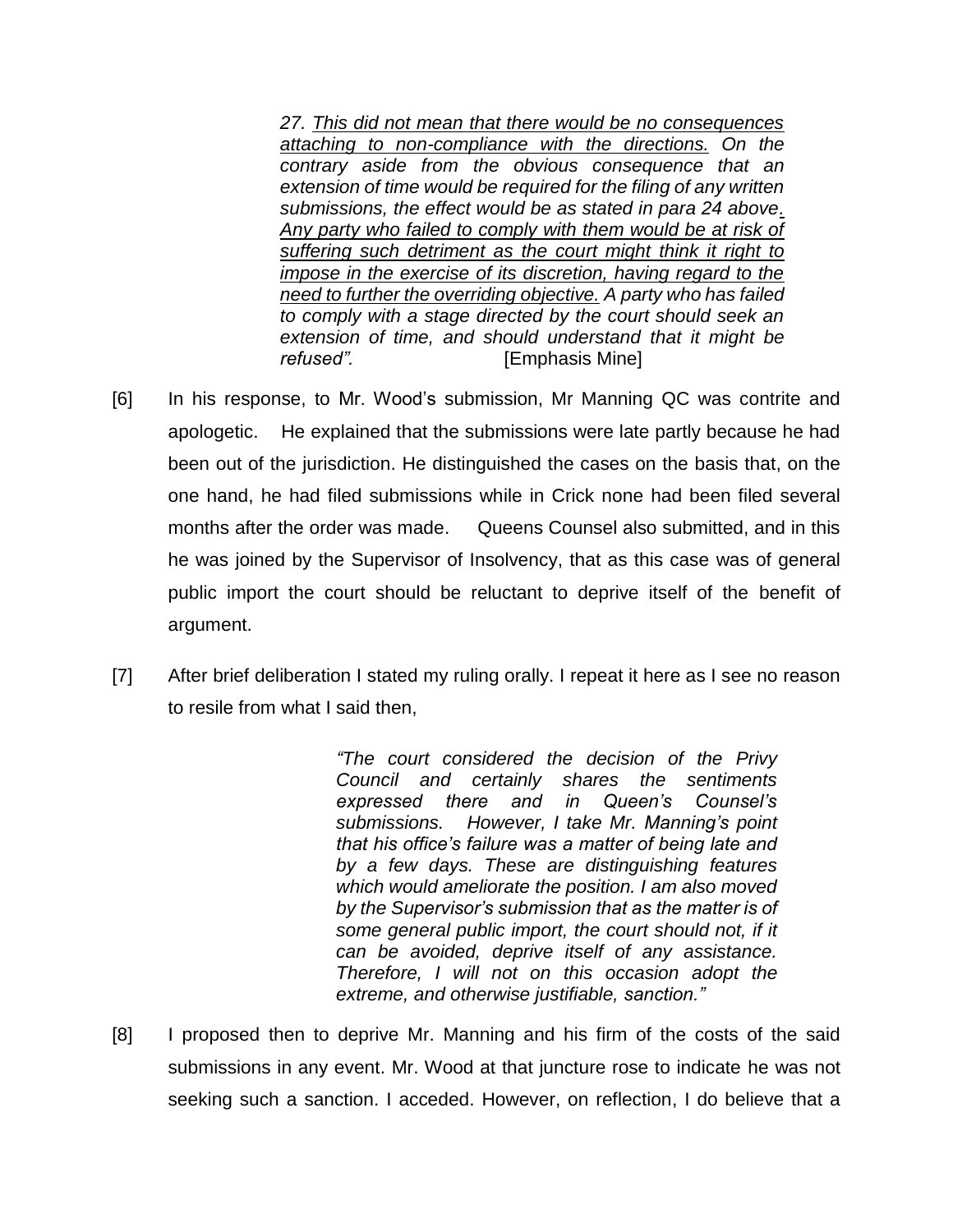message should be sent to the profession. In this regard I note that in **Crick** counsel on the other side did not seek the sanction ultimately imposed by the Court of Appeal. It was imposed at the court's own motion. So I will reverse myself and, whereas I allowed counsel to be heard and his late written submission to stand, I will deprive that party of the right to recover costs of written submissions filed late on the 1<sup>st</sup> December 2021. I so order.

- [9] Finally, on this preliminary issue, although sending a firm message to the profession about the importance of time and of compliance with case management orders generally, it is right that I say something about the court's own processes. In this matter the various bundles and submissions (even those filed on time) did not come to my attention until the very morning of hearing. This really defeats the purpose of an order for submissions to be filed before the date of hearing. I am not sure why this occurred. It may be that, having seen my list, I ought to have made an enquiry in the registry so as to prompt action in that regard. It may be that there are staffing issues. Nevertheless, just as the court demands fastidious compliance so too should the court provide fastidious administration.
- [10] Now to the merits of the matter. It concerns a meeting of creditors, called to consider a proposal put forward by an insolvent debtor, and whether the meeting was properly constituted. There are in the estate two categories of creditors being secured creditors and unsecured creditors. The debtor made the proposal in relation to the sole secured creditor who rejected the proposal. The Trustee, supported by the Supervisor of Insolvency, takes the position that all creditors both secured and unsecured had a right to attend the meeting and to participate in the discussions. This is so, they say, even if (which is not admitted) the unsecured creditors did not have a right to vote on the proposal. There are other aspects to the factual matrix, such as the fact that at the meeting the Supervisor of Insolvency participated and a counter proposal was raised. Mr. Wood QC contends that this was irregular and the Trustee had no power to suggest an amendment to the proposal let alone to actually amend it. This and other ancillary matters I will deal with in due course.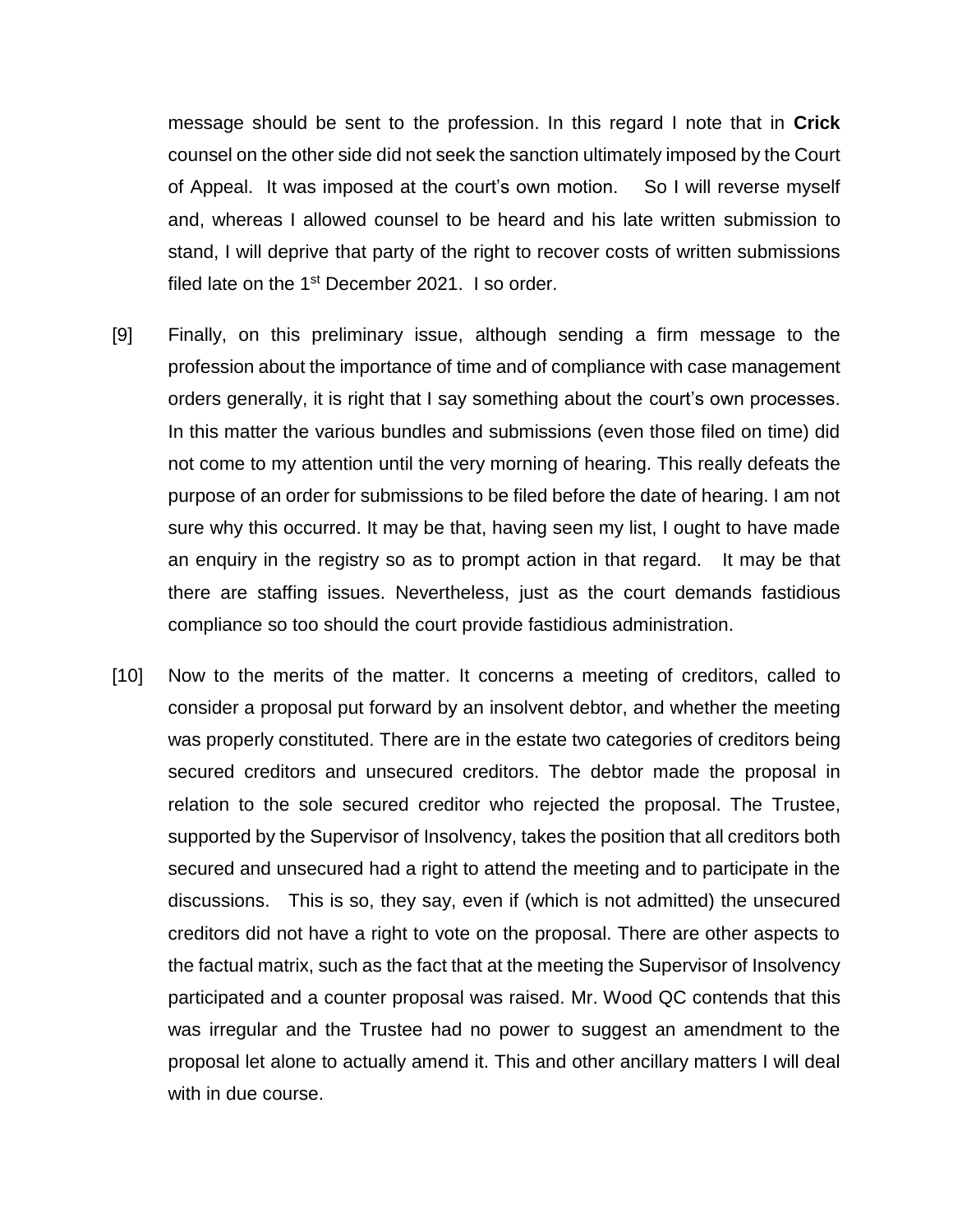- [11] A stay of proceedings is automatically imposed once a debtor files a notice of intent to make a proposal or a proposal, see sections 4 and 5 of the Insolvency Act. The stay prevents any claim being brought or if already brought being pursued. It also prevents any step being taken to liquidate securities such as by enforcement of mortgages. This interruption of contractual rights may be brought to an end by either, the creditors' rejection of the proposal or, by order of the court. It is to be understood that the import, of the rejection of the proposal made by the insolvent, is that the statutory stay will be lifted and the secured creditors will be at liberty to take steps to recover that which is due to them.
- [12] The chronology of relevant events is as follows (I am grateful to Mr. Wood QC for the account given in his written submissions and which was not challenged):
	- a) Sky High Holdings Ltd (the secured creditor) owns 100% of Mystic Mountain Limited's Senior Secured Fixed Rate Bonds in the principal amount of one billion one hundred Million Jamaican dollars.
	- b) Mystic Mountain Limited (the debtor) failed to make principal and interest payments on those bonds resulting in the full amount becoming due on the 26<sup>th</sup> January 2021.
	- c) The debtor filed a Notice of Intention to file a proposal, pursuant to section 11 of the Insolvency Act, which was served on the 3<sup>rd</sup> February 2021.
	- d) The Notice of Intention imposed a stay of proceedings and prevented the secured creditor from enforcing its security.
	- e) The Trustee for the debtor is Mr. Caydion Campbell. He, by letter dated  $4<sup>th</sup>$  February 2021, wrote to all the creditors and informed them that the proposal would only be made to one class as it was a secured creditor only proposal. Mr. Caydion Campbell oversaw and assisted in the formulation of two proposals both of which were secured creditors only proposals. Both were notified to the Companies Office of Jamaica and filed with the Office of the Supervisor of Insolvency.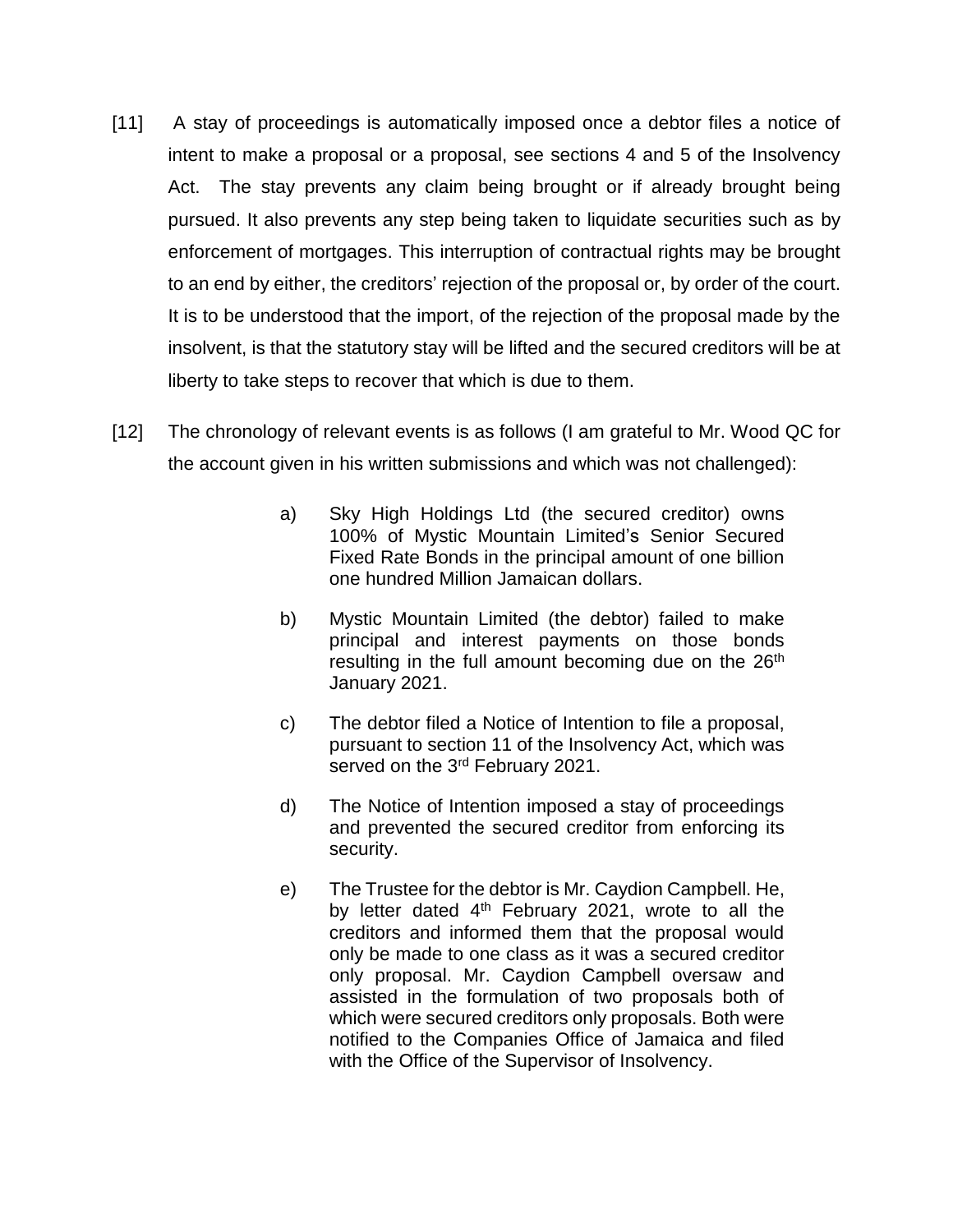- f) Mr. Campbell pursuant to his duties under section 19 of the Insolvency Act, and after several extentions, convened a meeting for the 9th August 2021 to which only the secured creditor was invited.
- g) At that meeting a proxy for the sole secured creditor, being JCSD Trustee Services Ltd (the Bondholders Trustee), voted to reject the proposal.
- h) Mr. Caydion Campbell moved for an alternative proposal to be considered. He called it an "amended proposal"
- i) The Supervisor of Insolvency intervened at this juncture and raised a query about the absence of unsecured creditors. The meeting was adjourned for the directions of the court to be obtained, see exhibit IH15 to the affidavit of Ian Hayles filed on the 28<sup>th</sup> September 2021.
- [13] The legal submissions, on behalf of the secured creditor, may be summarised thus:
	- *a) Legal effect must be given to the plain and obvious meaning of words in a statute Mamby – Alexander et al v Jamaica Public Service Company Ltd [2020] JMCA Civ 48 per Straw JA. @ para 54.*
	- *b) A statute should be considered as a whole so as to avoid inconsistency or absurdity, para 808 Vol 96(2018) Halsbury's Laws of England 5th edition was relied upon. Also cited were Canada Sugar Refining Company Ltd v R (1898) AC 735 at 741 and Attorney General v Prince Ernest Augustus of Hanover [1957] AC 436 at pages 460-461. This latter case was also relied upon in this jurisdiction by Sykes J in Dyoll Insurance Company Limited (In liquidation) [2005] HCV 1267 (unreported judgment dated 24th November 2005). Mr Wood QC emphasized his Lordship's words at para 29 of that judgment:*

*"29. At the risk of repetition, I say again that it is not the duty of the courts to become secret and unelected legislators by giving effect to its own notion of fairness under the guise of statutory interpretation. The judicial function is to glean the intention of Parliament from the whole Act and declare that intention………"*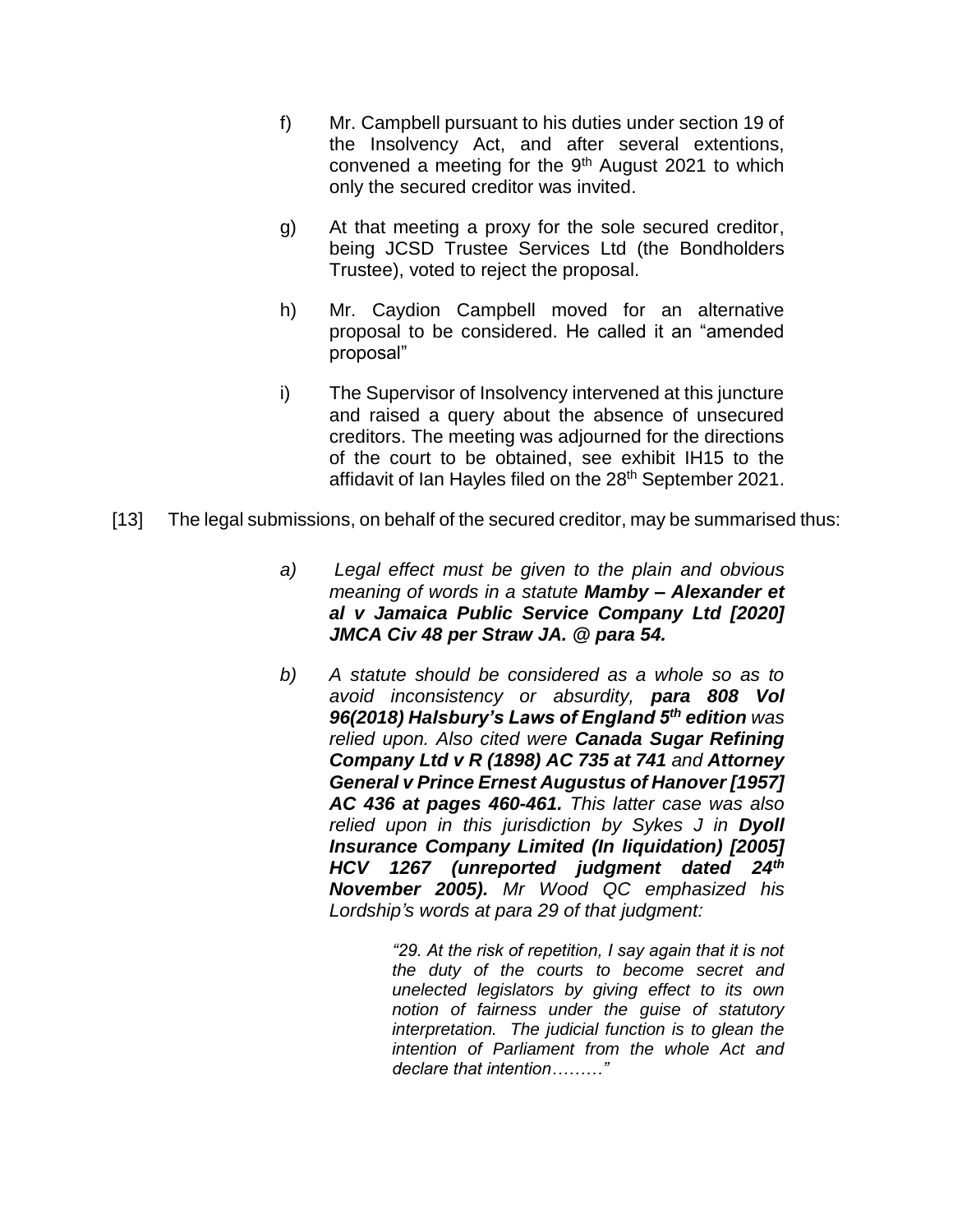- *c) Although the Canadian Bankruptcy and Insolvency Act RSC 1985 is similar to the Insolvency Act of Jamaica, and our courts have frequently referenced Canadian cases, an examination of the respective provisions dealing with the making of proposals show a marked difference. The Canadian case law, in the matter to be considered, is therefore unhelpful.*
- *d) Section 18 of the Insolvency Act which deals with the making of a proposal makes it clear that a proposal can be made to a particular class of creditors without being made to creditors generally. This is quite different from Section 50 (1.2) of the equivalent Canadian statute.*
- *e) This is underscored by the way "Proposal" is defined in the Jamaican Act (Section 2(1).*
- *f) Where however a proposal is made to one or more secured creditors it must be made to all secured creditors. This is because section 18(1)(a)(i) and (b) utilise the disjunctive "or" thereby allowing for the separate treatment of creditors as a group or separated into classes but where that is done all members of the group or class must be sent the proposal.*
- *g) This interpretation of the law was clearly understood by the debtor who made the proposal to the secured creditors only, as well as by the Trustee Caydion Campbell who only summoned secured creditors to the meeting.*
- *h) The omission of a provision equivalent to section 50(1.2) of the Canadian legislation, on which the Jamaican statute was patterned, is therefore of great significance. Taken with the insertion of sections 18(1) (a) and (b) and 18(4) it means the Jamaican legislature deliberately intended for the possibility of proposals being made only to secured creditors.*
- *i) It therefore follows that section 22 (2) (filing proof of claims) and section 35 (right to vote on the proposal) must be read, consistently with section 18, as applicable only to the creditors to whom a proposal is made.*
- *j) Therefore, in this case, where a proposal was made only to the secured creditors, it is the secured creditors*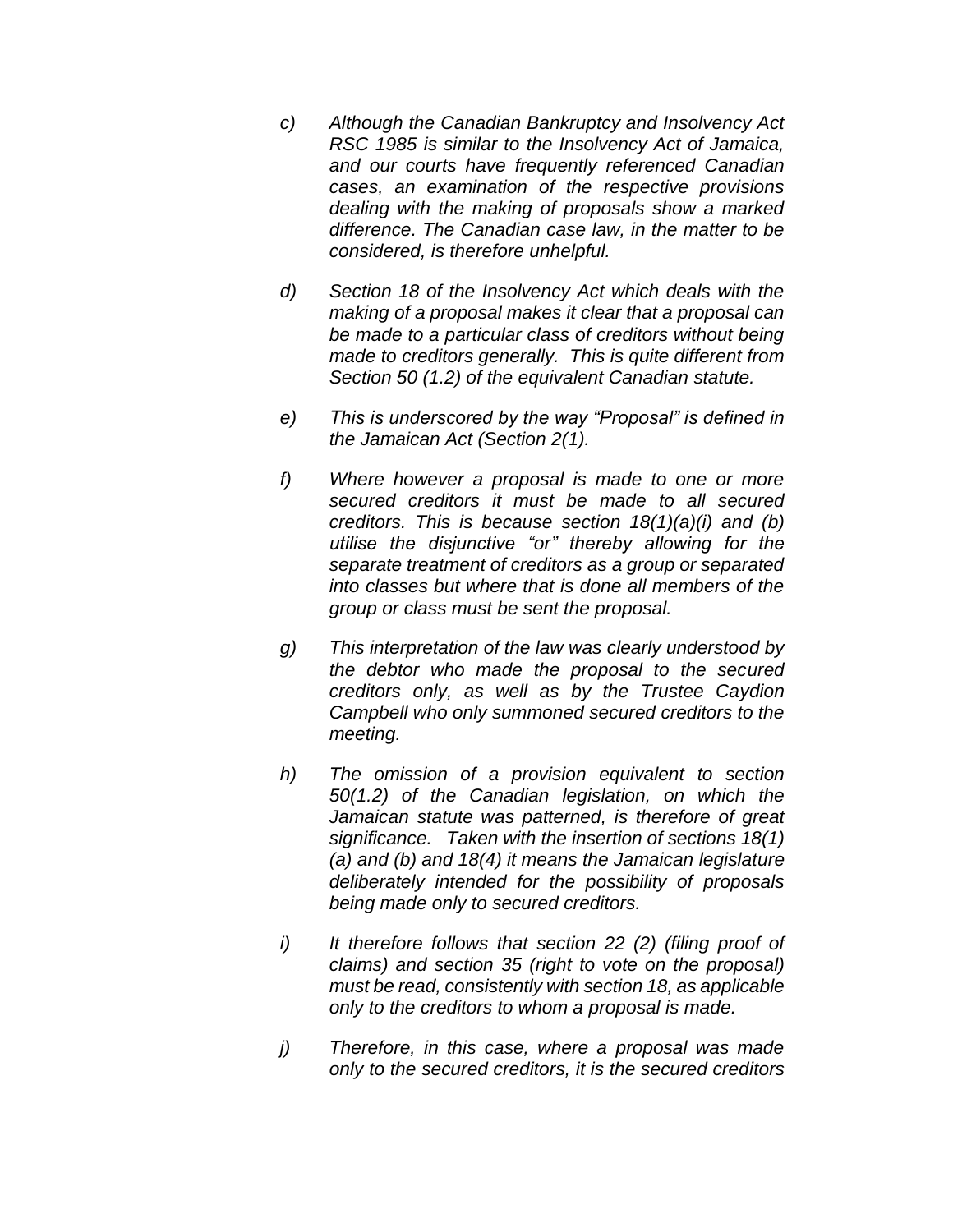*who have the right to prove a claim, to attend a meeting and, to vote on the proposal.* 

- *k) Section 38(1) and (2) must be read against that background. Hence, as section 41 deals with where a proposal is accepted, the purpose is to bind the secured creditors.*
- *l) Where the secured creditors vote to refuse a proposal they may proceed to realise their security (Section 5 (4)).*
- *m) There is no scope to imply a term, that a proposal to secured creditors must be also made to unsecured creditors, because an implication cannot contradict an express term, see Halsbury Laws of England 5th ed. Vol. 96(2018) paras 211 n 1 and 817; Whiteman v Sadler [1910] AC 514 @ 527;and Jamaica Public Service Company Ltd v Dennis Meadows et al [2015] JMCA Civ 1 at para 53-55.*
- *n) It follows that the meeting of secured creditors was properly convened.*
- *o) In the alternative, and even if the meeting was irregularly convened, the meeting ought not to be set aside. Firstly, because Section 278 of the Insolvency Act provides that, provided there is no injustice, proceedings in bankruptcy ought not to be invalidated for irregularities. Secondly, because the secured creditors had rejected the proposal. There is no injustice consequent on any irregularity.*
- [14] The attorneys for Mr Caydion Campbell, whose official title is *"The Trustee acting in relation to the proposal of Mystic Mountain Limited",* see section 247, made the following case in rebuttal:
	- *a) Section 19(2) of the Insolvency Act provides that notice of a meeting to consider a proposal must be served on "every creditor known to the Trustee." It is therefore immaterial that the proposal was made to secured creditors only.*
	- *b) It would be wrong to read into section 19(2) any qualifying words. Reliance was placed on dictum of Laing J in Re: Vernalyn Elizabeth Barnaby [2021]*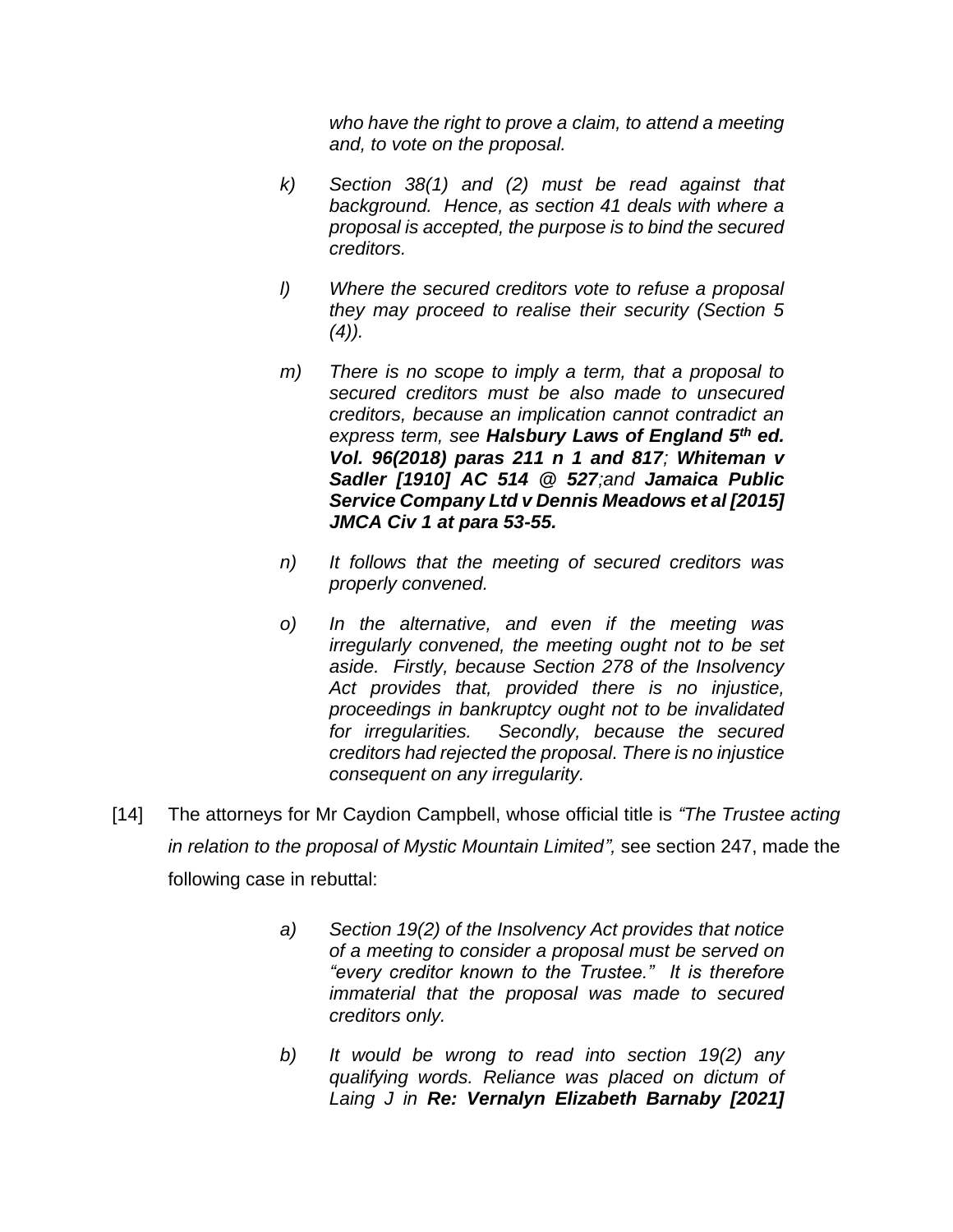*JMSC Civ 5 (unreported judgment dated 14th January 2021) applying Thompson v Goold & Co. [1910] AC 409 @420.*

- *c) Section 24 of the Insolvency Act contemplates that creditors, other than those to whom the proposal was made, shall determine whether to accept or refuse the proposal. The question of acceptance or refusal is clearly, by section 38 (6), reserved for creditors of "all classes" voting.*
- *d) On a true construction, of sections 38 and 41, for a proposal to be successful it must receive the majority in number and two thirds in value of the votes in each class of unsecured creditor. If the proposal receives the required support it may be submitted to the court for approval. When approved it binds unsecured creditors who were included in the proposal and who voted in like number and values. Accordingly, the vote of the secured creditor in respect of the proposal is only material in so far as the binding effect of the proposal on the class of secured creditors is concerned.*
- *e) The stay may be lifted by application to the court if the court is satisfied that a creditor is "materially prejudiced," or that it is equitable on other grounds to lift it, section 7 of Insolvency Act and On the Vine Meat and Produce BIA Proposal (Re) (2012) NBQB 086.*
- *f) In this case the secured creditor has provided no evidence of how its security is threatened if the stay remains in place.*
- *g) The court has a duty to consider, before lifting a stay, the interests of the estate and all parties involved, Janodee Investments Ltd. v Pelligrini 25 CBR (4th) 47, [2001] Can Ll 28455 and Golden Griddle Corp. v Fort Erie Truck & Travel Plaza Inc 2004 Canill 81263 (ONSC) and Trustee of 9270-4378 Quebec Inc (2020) QCCS 400 (ConCII)*
- *h) The meeting in this case was not properly convened as all creditors were not served. The Trustee should therefore convene a meeting of all creditors.*
- [15] The submissions of the Supervisor of Insolvency I summarise thus: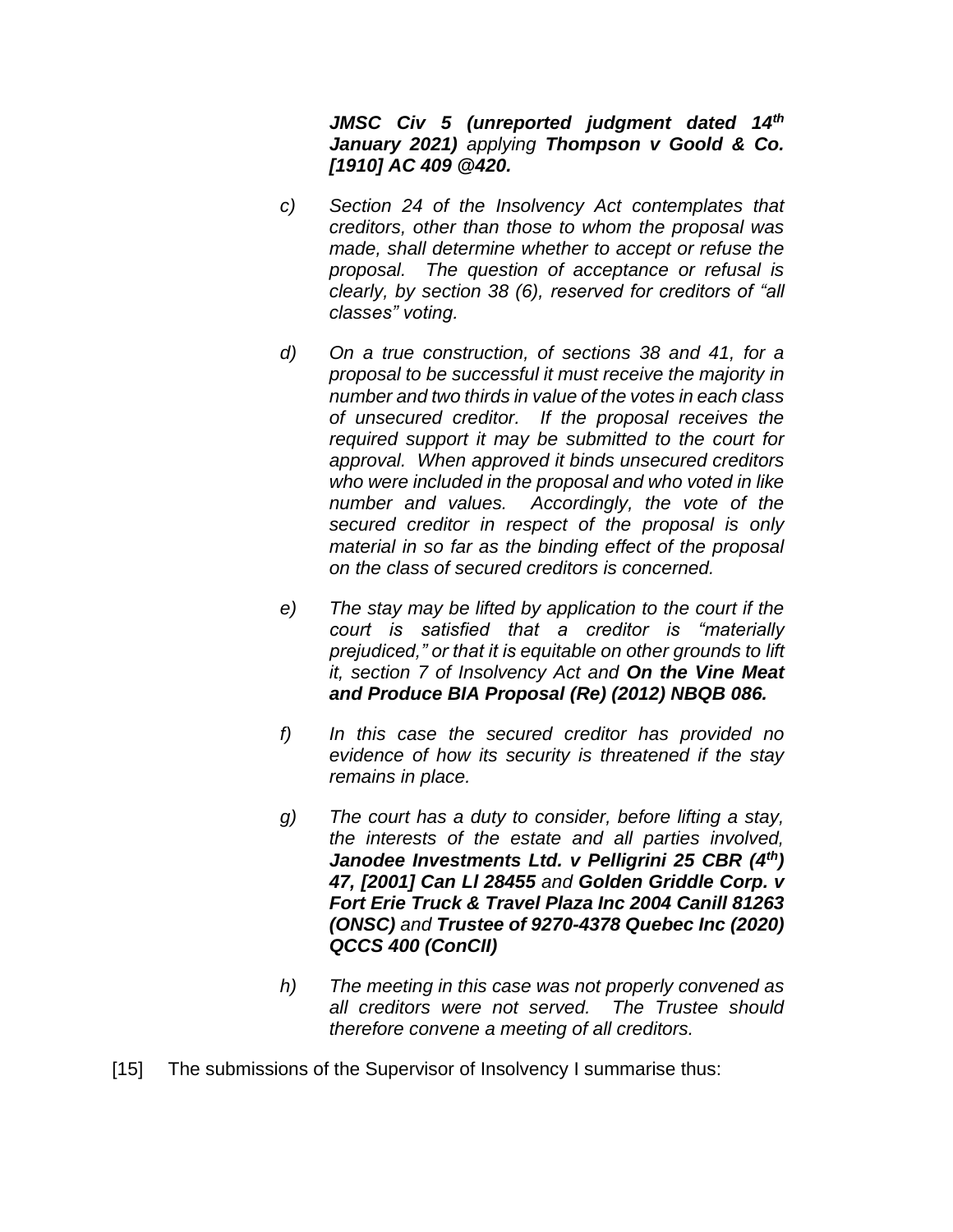- *a) The idea behind the Insolvency Act of 2014 is that an insolvent person is provided every opportunity to survive the state of insolvency while having due regard to the interest of creditors.*
- *b) The statute is modelled on the Canadian Bankruptcy and Insolvency Act. A Canadian court declared,*

*"the BIA is not to be interpreted using a legalistic approach but rather with sensitivity to commercial realities and preserving commercial reality and integrity of the bankruptcy system.*

*Re Garritty (Proposal) (2006) ABQB 545 @ Para 20*

- *c) The above stated position was endorsed by Sykes J (as he then was) in Development Bank of Jamaica Limited v Proactive Financial Services [2017] JMCC Comm 31 (unreported judgment delivered 31st October 2017).*
- *d) The effect of the automatic stay is that no creditor (secured or unsecured) can proceed with any action against any insolvent person or (in the case of secured creditors) seize or realise the insolvent's assets until the proposal is lodged or the person declared bankrupt. Only the court may lift the stay (section 7).*
- *e) Sections 11 to 19 set out the procedure for making of a proposal. Section 18 states the persons to whom a proposal may be made.*
- *f) Section 50(1.2) of the Canadian statute is the counterpart to Jamaica's section 18. Although Jamaica's section does not say, as does the Canadian, that a proposal "must be made to creditors generally" it is to be implied. This is so because of sections 12(1), 19, 38 and 41. A failure to imply that requirement would be to lack sensitivity to commercial realities, preservation of commercial morality and the integrity of the insolvency regime.*
- *g) An insolvency event affects all creditors hence section 12 (1) requires notice to all creditors of the insolvent. The fundamental requirement is underscored by section 42(2) (b) which makes one criterion, by which a court*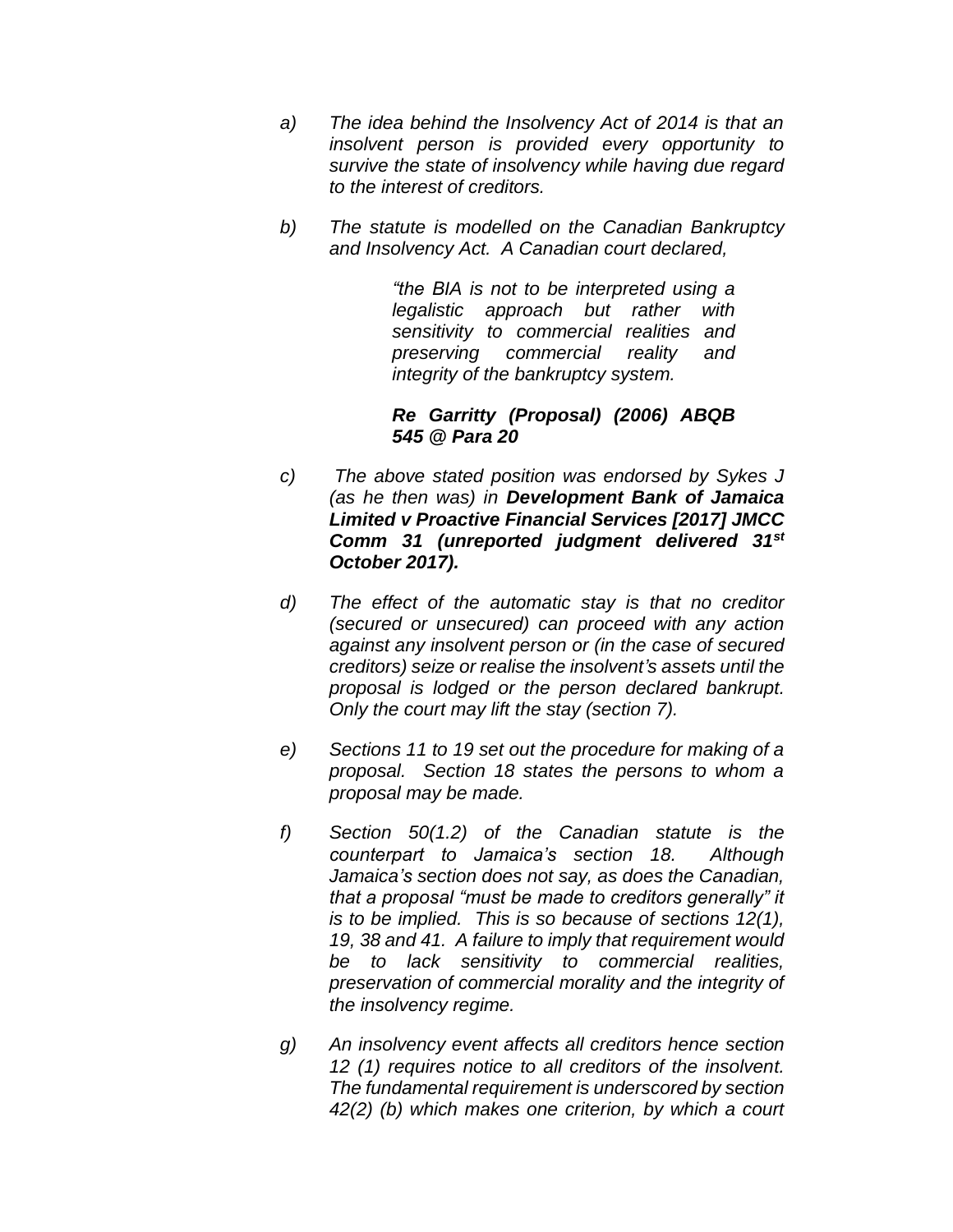*may refuse to approve a proposal, if in the court's opinion the terms of the proposal are not calculated to benefit "the general body of creditors."*

- *h) Where a notice of intention to file a proposal is served the insolvent person must file a cash flow statement and a proposal within a prescribed period. A failure to do so results in automatic bankruptcy.*
- *i) This potential detrimental effect on the rights of all creditors explains the requirement that notice be given to all known creditors from the inception that is on the filing of the Notice of Intention to Make a Proposal. It gives all creditors the opportunity to present a viable proposal and to participate in any plan to resuscitate the insolvent person.*
- *j) Subsection 2(a) of section 19 makes it clear that all the insolvent person's known creditors must be notified of the meeting. This gives them the right to vote on the proposal. Substantial injustice results if a creditor is not served, In re Gaucher (1961) Carswell Que 47, 4CBR(NS)33.*
- *k) Section 35 provides for all creditors with proved claims to vote on a proposal. The section applies to all creditors whether secured or unsecured.*
- *l) Section 38 states that when dealing with a vote to accept or refuse a proposal only the votes of unsecured creditors count. This applies even if the proposal was made to secured creditors only. Secured creditors have their security to rely on so they do not influence the acceptance or refusal of a proposal. Section 171 says a secured creditor may only vote the unsecured portion. The secured creditor may either, surrender his security (and become an unsecured creditor) or, value his security and vote for the unsecured portion of his debt only.*
- *m) Sections 33 and 38 (7) are deeming provisions relative, in certain circumstances, to the votes of secured creditors.*
- *n) Section 5(4) provides that the effect of a vote by secured creditors to refuse a proposal, whether directly at a meeting (section 5(4) or, indirectly by deeming*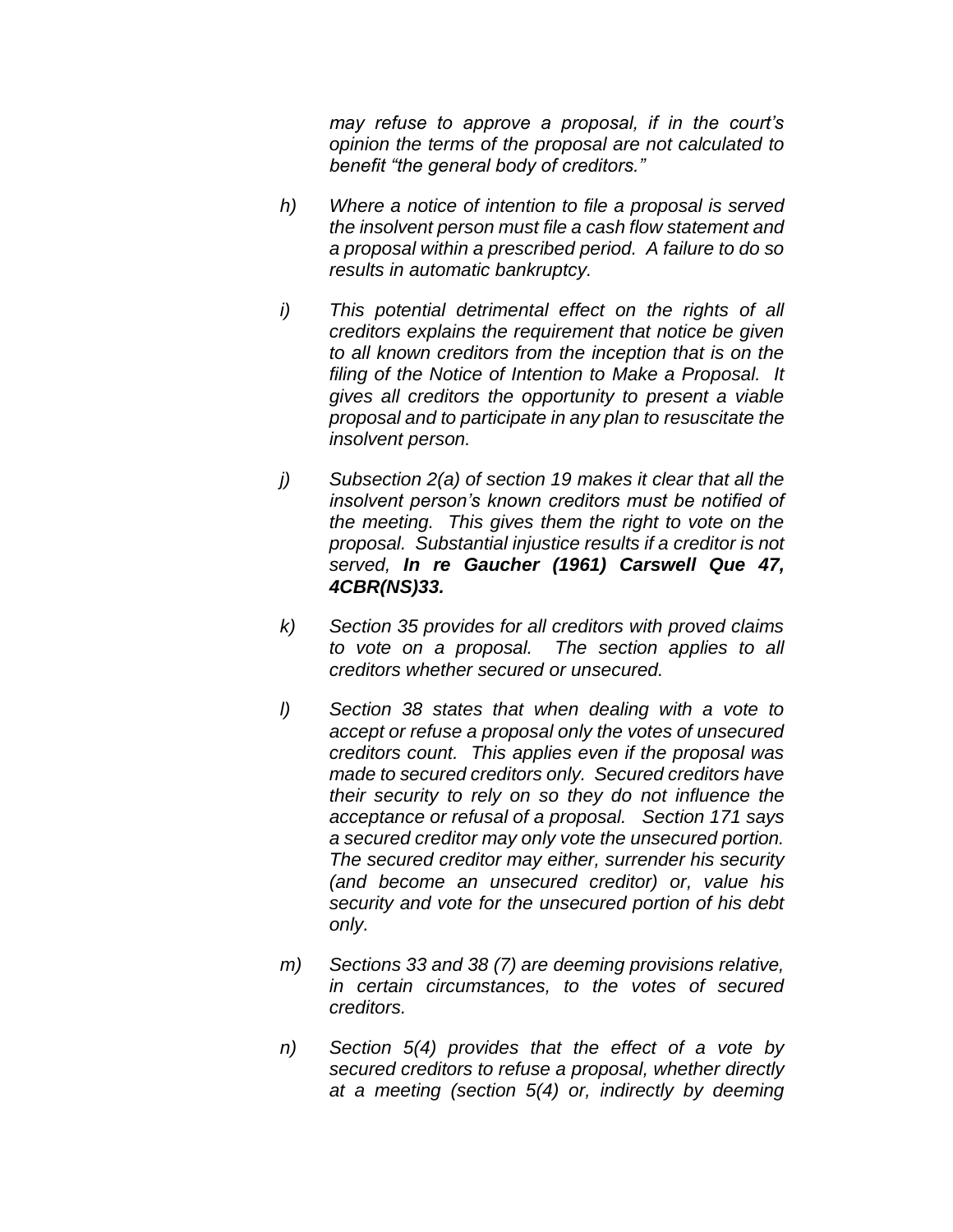*provisions (sections 33 and 38(7)), is that the secured creditor is at liberty to deal with the security. The proposal only binds the secured creditors if they voted to accept it, see Section 41 (1) of the Insolvency Act.* 

- *o) Canadian cases underscore the importance of giving notice to all known creditors, see Re Osztrovics (No. 1), 2014 ONSC 1567 and Re Baker [1994] OJ No. 3016.*
- *p) On a true construction of the Act a proposal should be made to all creditors even though directed at a class of secured creditors. A meeting called without serving all known creditors is not properly convened and any decisions taken are null and void.*
- [16] Counsel for Mystic Mountain Limited (the debtor) made no submission on these issues. The positions articulated, however, result in diametrically opposed interpretations of the words in the statute. It is appropriate therefore that I set out in full the relevant provisions of the Insolvency Act.

*"Section 2(1) … "proposal" means an arrangement for a composition, an extension of time or a scheme of arrangement made under section 17, or modified in accordance with section 38, with creditors either as a group or separated into classes or with secured creditors:"*

*"Section 5 (1) Subject to subsections (2)(3) and (4) and section 7, where a proposal has been filed in respect of a debtor -*

*(a) no creditor to whom the proposal is made shall-*

- *(i) have any remedy against the debtor or the debtor's property;*
- *(ii) commence or continue any action, execution or other proceedings for the recovery of a claim provable in bankruptcy; and*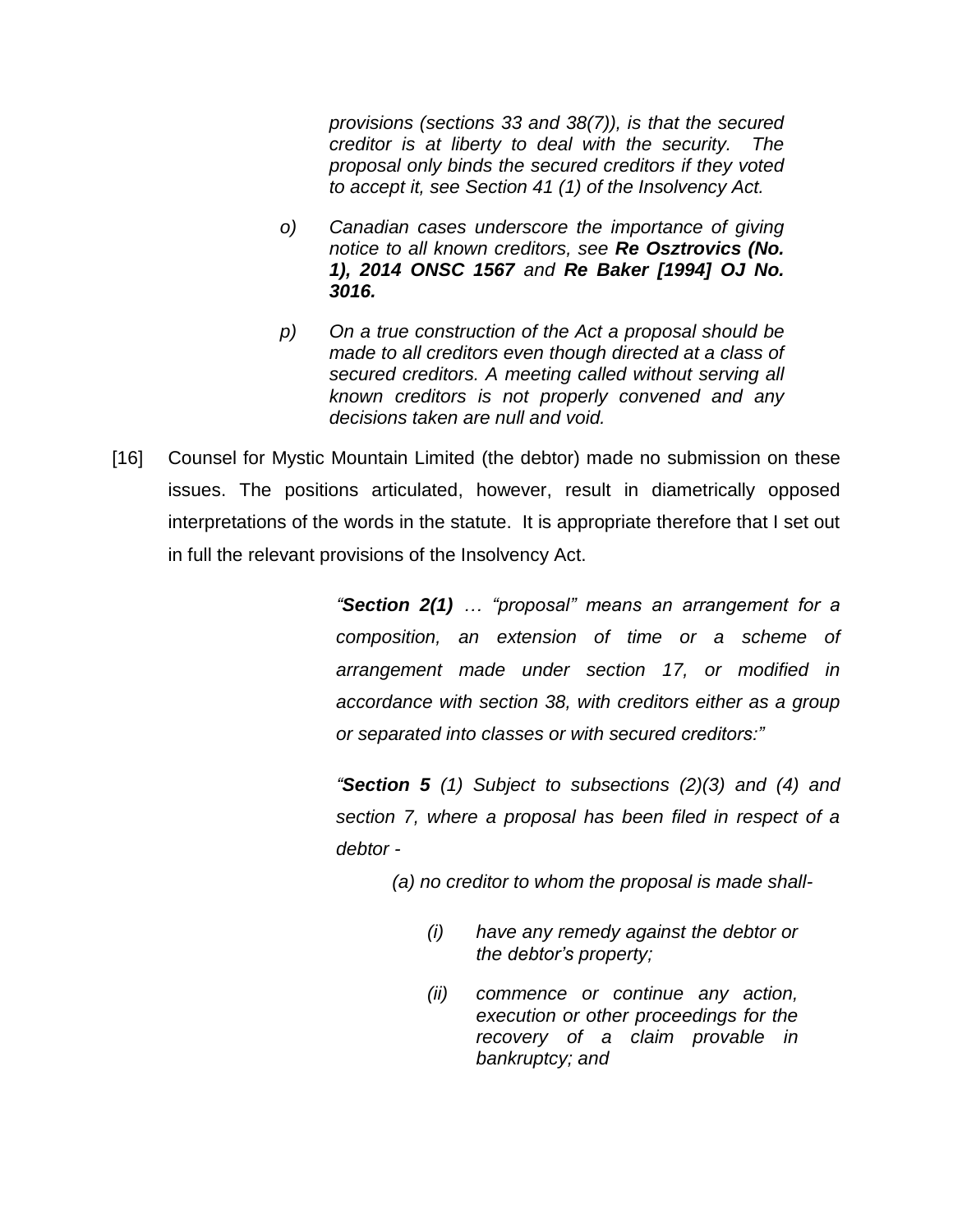- *(b) no provision of a security agreement between a debtor and the secured creditor to whom the proposal is made has any force or effect that provides, in substance, that the debtor ceases to have such rights to use or deal with assets secured under this agreement as the debtor would otherwise have on-*
- *(i) the debtor's insolvency;*
- *(ii) the default by the debtor of an obligation under the security agreement; or*
- *(iii) the filing by the debtor of a proposal, until the trustee has been discharged or debtor becomes bankrupt.*
- *(2) Subsection (1) shall not apply-*

*(a) to prevent a secured creditor who took possession of secured assets of such a debtor for the purpose of realisation before the proposal is filed under section 17 from dealing with those assets;*

*(b) unless the secured creditor otherwise agrees, to prevent a secured creditor who gave notice of intention to enforce security under section 72, from enforcing that creditor's security against such debtor more than ten days before –*

*i*). a notice of intention was filed in respect of such debtor; or

*ii). the proposal was filed, if no notice of intention was filed from enforcing that security; or*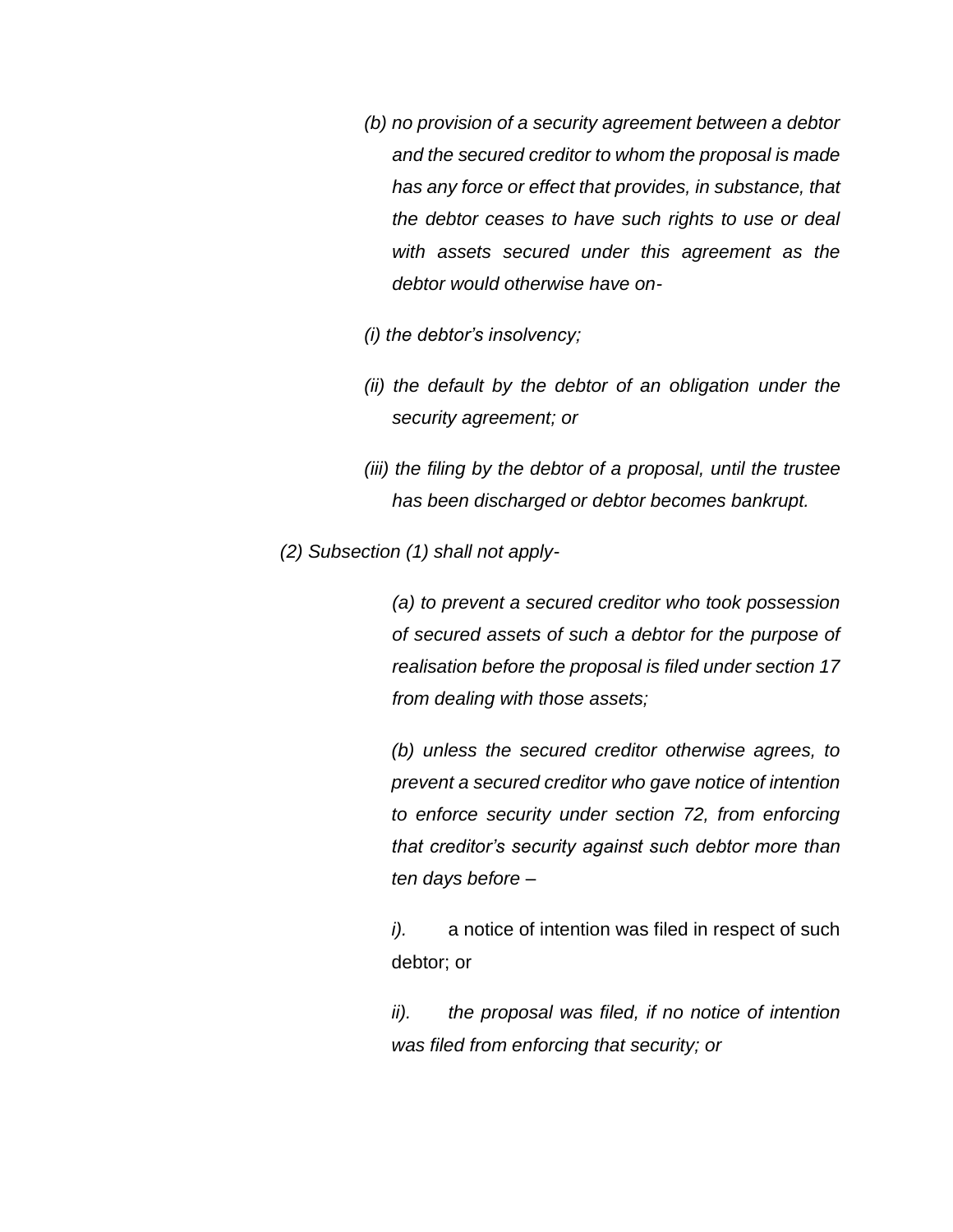- *c). to prevent a secured creditor who gave notice of intention under section 72 from enforcing that creditor's security if such debtor has under section 72(2), consented to the enforcement action.*
- *(3) Subject to sections 77,103 and 192 to 201, the filing of a proposal under section 17, shall not prevent a secured creditor to whom the proposal has not been made in respect of a particular security from realizing or otherwise dealing with that security in the same manner as the secured creditor would have been entitled to realise or deal with it if this section had not been passed.*
- *(4) Where a proposal is made to a class of secured creditors and the secured creditors in that class vote for the refusal of the proposal, a secured creditor holding a secured claim of that class may henceforth realize or otherwise deal with his security in the same manner as he would have been entitled to realize or deal with it if this section had not been passed. "*

*"Section 7. A creditor who is affected by the operation of section (sic) 4,5 or 6, may apply to the Court for a declaration that those sections no longer operate in respect of that creditor, and the Court may make such a declaration, subject to any qualifications that the Court considers proper, if it is satisfied-*

> *(a) that the creditor is likely to be materially prejudiced by the continued operation of those sections; or*

> *(b) that it is equitable on other grounds to make such a declaration."*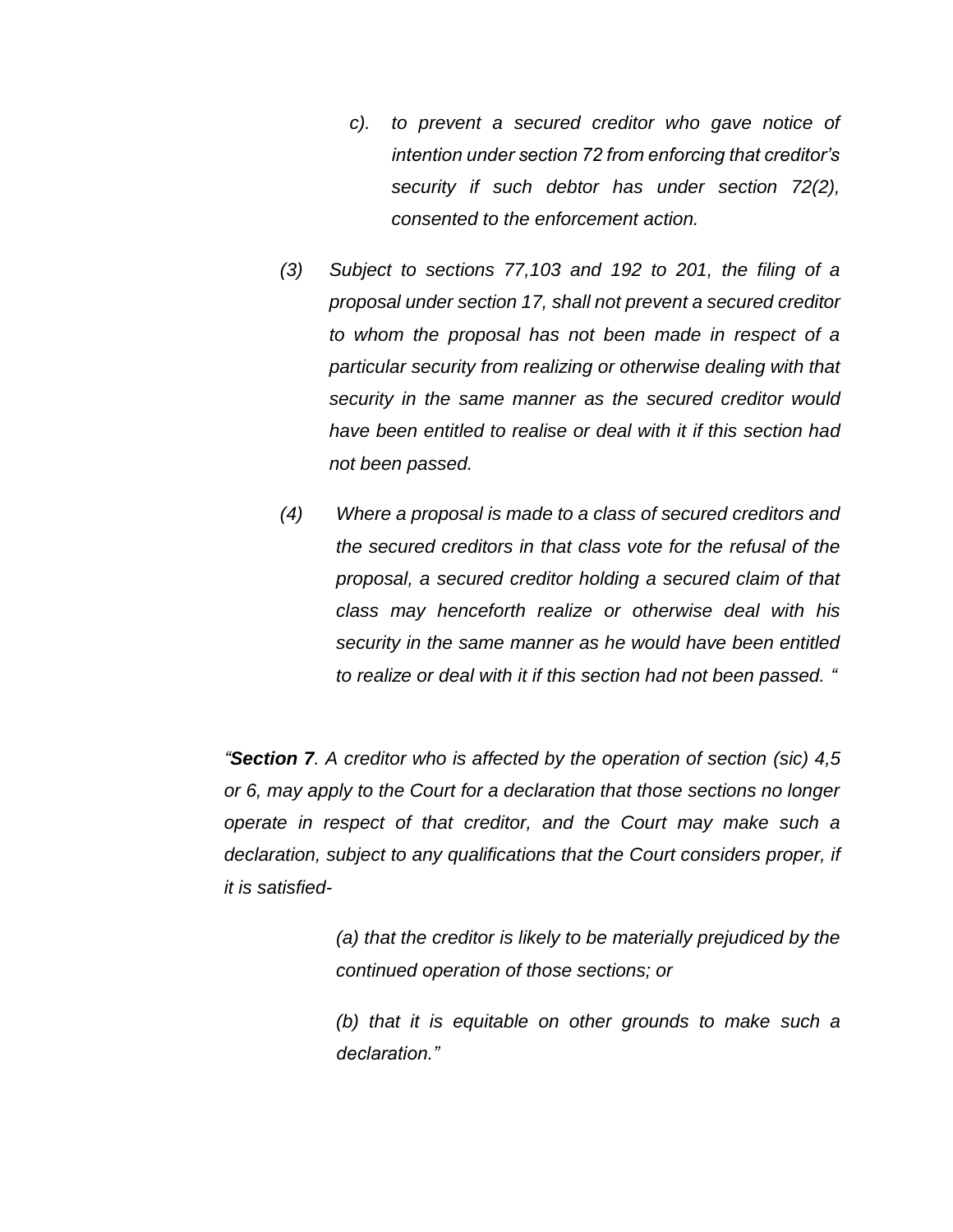*"Section 11 (1) The following persons may make a proposal in accordance with this Part-*

- *(a) a person facing imminent insolvency;*
- *(b) an insolvent person;*
- *(c) a receiver, but only in relation to an insolvent person;*
- *(d) a liquidator of an insolvent person's property;*
- *(e) the trustee of the estate of a bankrupt;*
- *(f) a bankrupt.*

*(2) Before lodging a copy of a proposal, an insolvent person may file a notice of intention, in the manner prescribed, with the Supervisor-*

- *a) stating the debtor's intention to make a proposal within thirty days after the lodging of the notice of intention; and*
- *b) including the name and address of the trustee who has consented in writing, to act as the trustee under the proposal.*

*(3) The notice of intention to file a proposal, shall be lodged in the prescribed form and in the case where the insolvent person is a company, notice shall be given to the Registrar of Companies of such intention to file a proposal."*

*"Section 12- (1) Within five days after the filing of a notice of intention under section 11, the trustee named in such notice shall send to every known creditor, in the prescribed manner, a copy of the notice of intention so filed.* 

*2) The Supervisor may, on application made by the trustee or the insolvent person in the form prescribed, and after considering the prescribed criteria, exempt the trustee from the requirement to send the notice referred in subsection (1)."*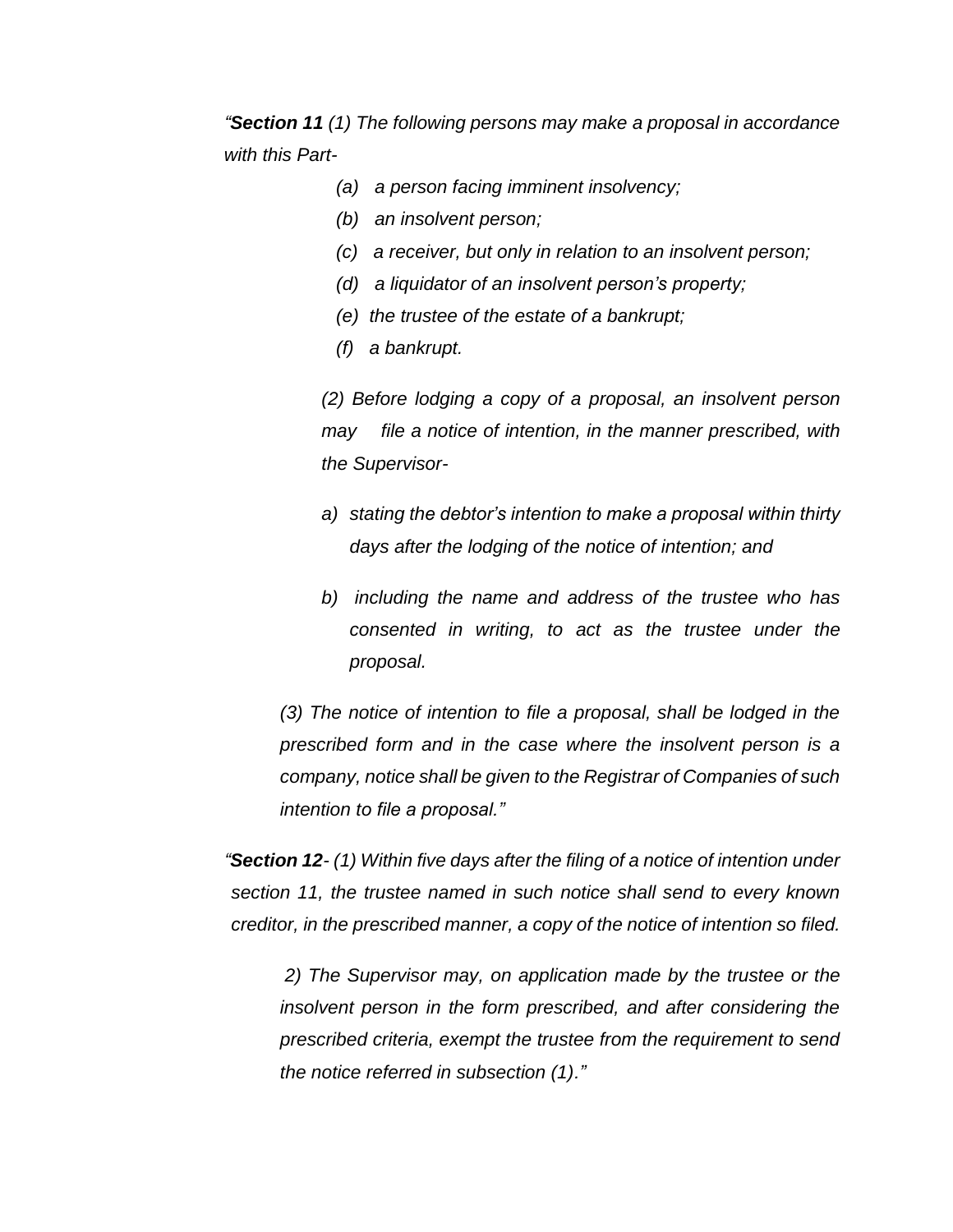*"Section 16. The trustee named under a notice of intention may advise on and participate in the preparation of the proposal, and any negotiations in relation thereto."*

*"Section 18- (1) A proposal under this Part may be made to -*

*(a) the creditors either -*

*(i) as a group; or*

*(ii) separated into classes as provided in the proposal;* 

*or*

*(b) secured creditors in respect of any class of secured claim.*

- *(2) All creditors having equity claims shall be in single class in relation to those claims.*
- *(3) The Court may, on application made by any interested person at any time after a notice of intention or a proposal is filed, determine- (a) the classes of secured claim appropriate to a proposal; and (b) the class into which any particular secured claim falls.*
- *(4) Where a proposal is made to one or more secured creditors in respect of secured claims of a particular class, that proposal shall be made to all secured creditors in respect of the secured claims for that class.*
- *(5) Where a proposal is made to a secured creditor in respect of a secured claim the secured claim may be included in the same class where the interests of the creditors holding those claims are sufficiently similar to give them a commonality of interest, taking into account-* 
	- *(a) the nature of the debts giving rise to the claims;*
	- *(b) the nature and priority of the security in respect of the claims;*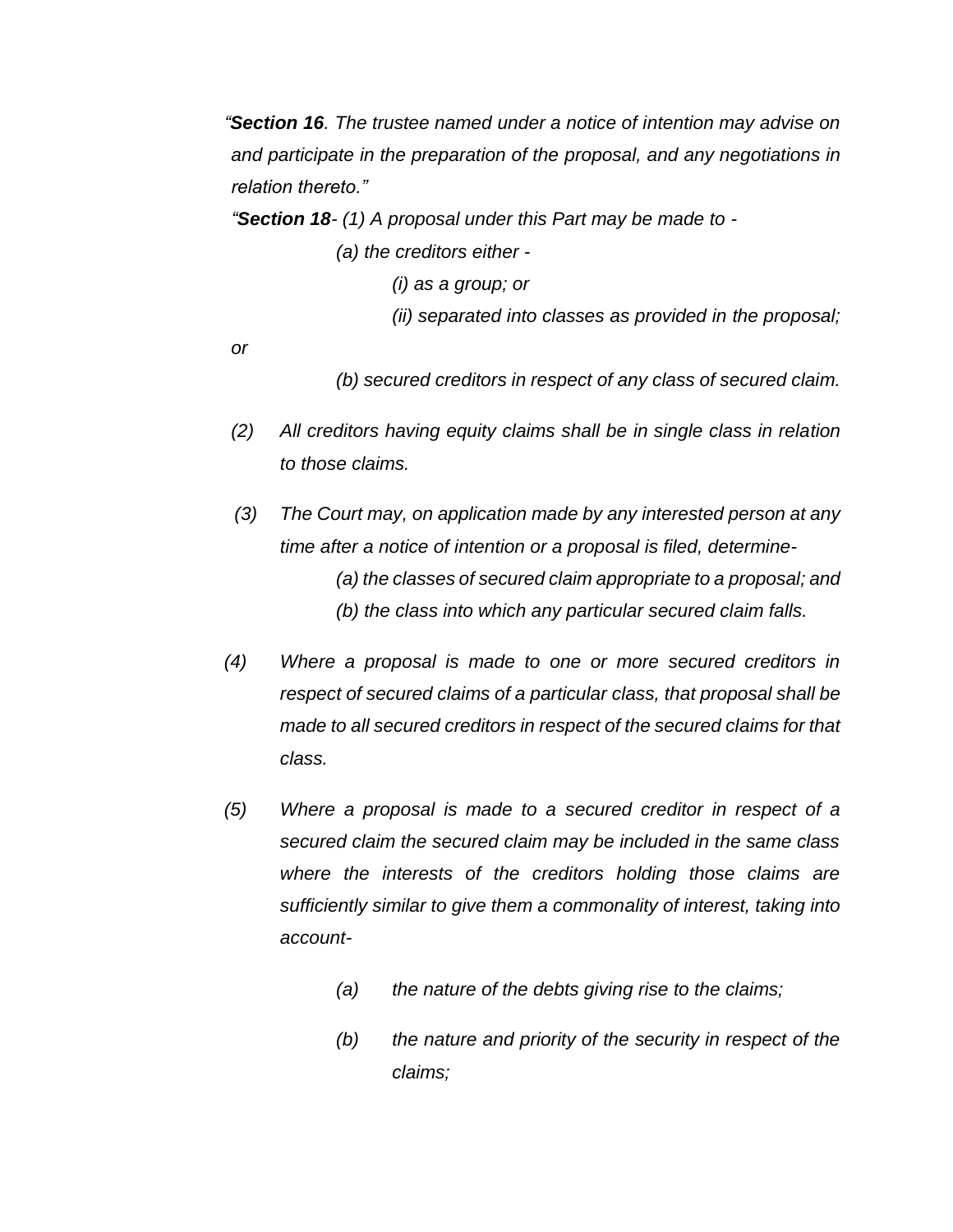- *(c) the remedies available to the creditors in the absence of the proposal, and the extent to which the creditors would recover their claims by exercising those remedies;*
- *(d) the treatment of the claims under the proposal, and the extent to which the claims would be paid under the proposal; and*
- *(e) such other criteria, consistent with those set out in paragraphs (a) to (d), as may be prescribed by the Minister.*

*(6) Any person adversely affected by a determination under subsection (3) may appeal under section 49, that such determination is oppressive or unfairly prejudicial."*

*"Section 19- (1) The trustee shall convene a meeting of creditors,to consider a proposal filed under section 17 in the manner provided under subsection (2) , no later than twenty-one days after the filing of the proposal.*

> *(2) The trustee shall convene the meeting referred to under subsection (1), by sending to the Supervisor and every creditor known to the trustee, at least ten days before the meeting-*

- *(a) a notice, electronically or otherwise of the date, time and place of the meeting;*
- *(b) a statement summarising the assets and liabilities in the form prescribed;*
- *(c) a list of the creditors with claims no less than the prescribed threshold and the amounts of their claims as known or shown by the books of the debtor;*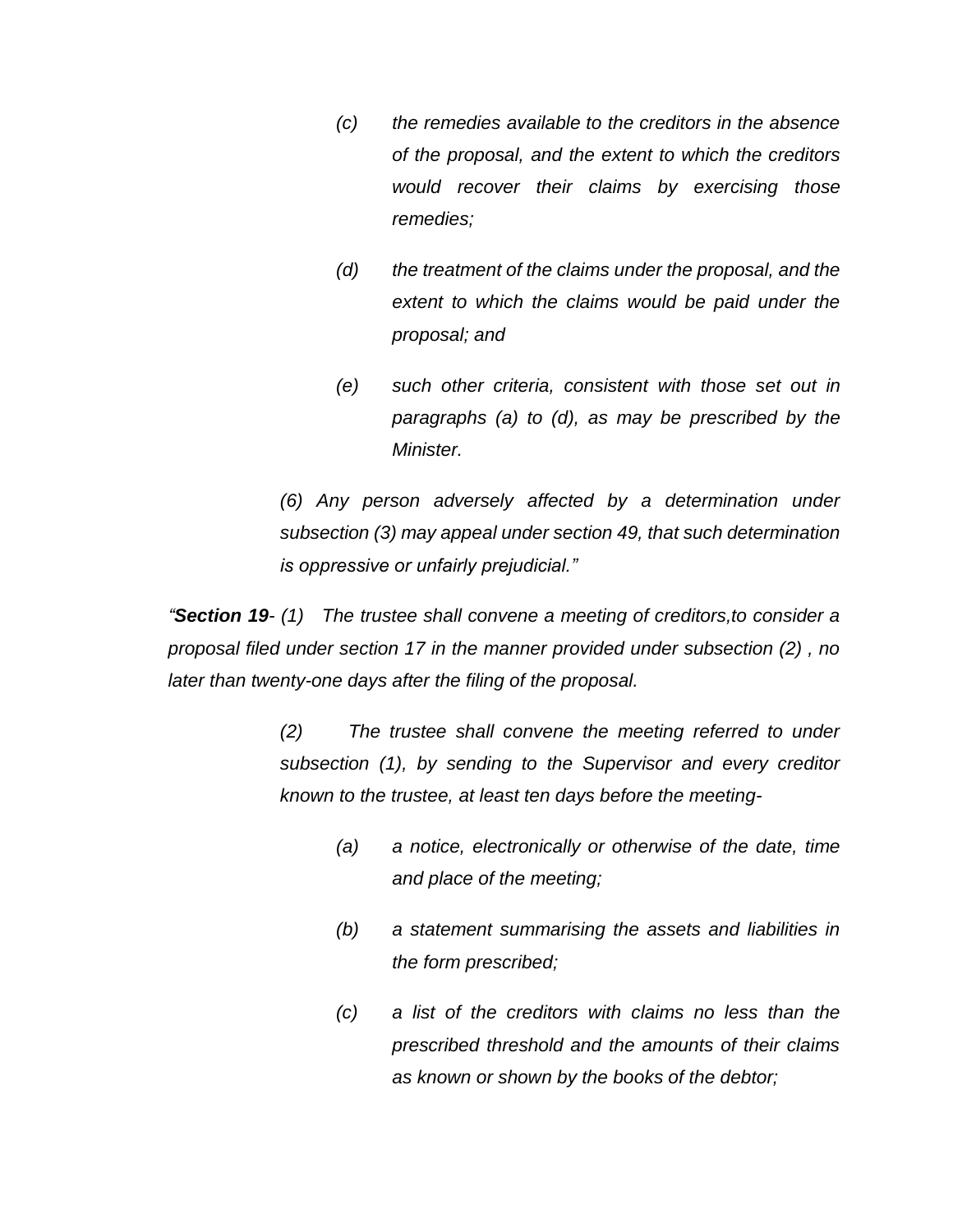- *(d) a copy of the proposal filed under section 17;*
- *(e) the following forms -*

*(i) proof of claim in the form prescribed; and*

*(ii) proxy in the form prescribed, if not already sent; and*

*(f) a report on the state of the business and financial affairs of the debtor, including any prescribed information."*

*"Section 21. The trustee and in his absence his nominee, shall be the chairman of the meeting and shall decide any questions or disputes arising at the meeting."*

*"Section 22- (1) A trustee shall by notice in the form prescribed require the creditors to file proof of claim.*

> *(2) Subject to section 32, a creditor to whom a proposal is made may respond to the proposal made under section 17 by filing with the trustee proof of claim for secured and unsecured creditors, in accordance with the procedure set out under sections 188 to 191."*

*"Section 24. Any question relating to a proposal lodged under section 17, except the question of whether to accept or refuse the proposal, shall be decided by ordinary resolution of the creditors to whom the proposal is made."*

*"Section 32- (1) Subject to sections (3), (4) and (5), a secured creditor to whom a proposal is made in respect of a particular secured claim may respond to the proposal, by filing with the trustee a proof of secured claim in the form prescribed, at or before the meeting referred to in section 19.*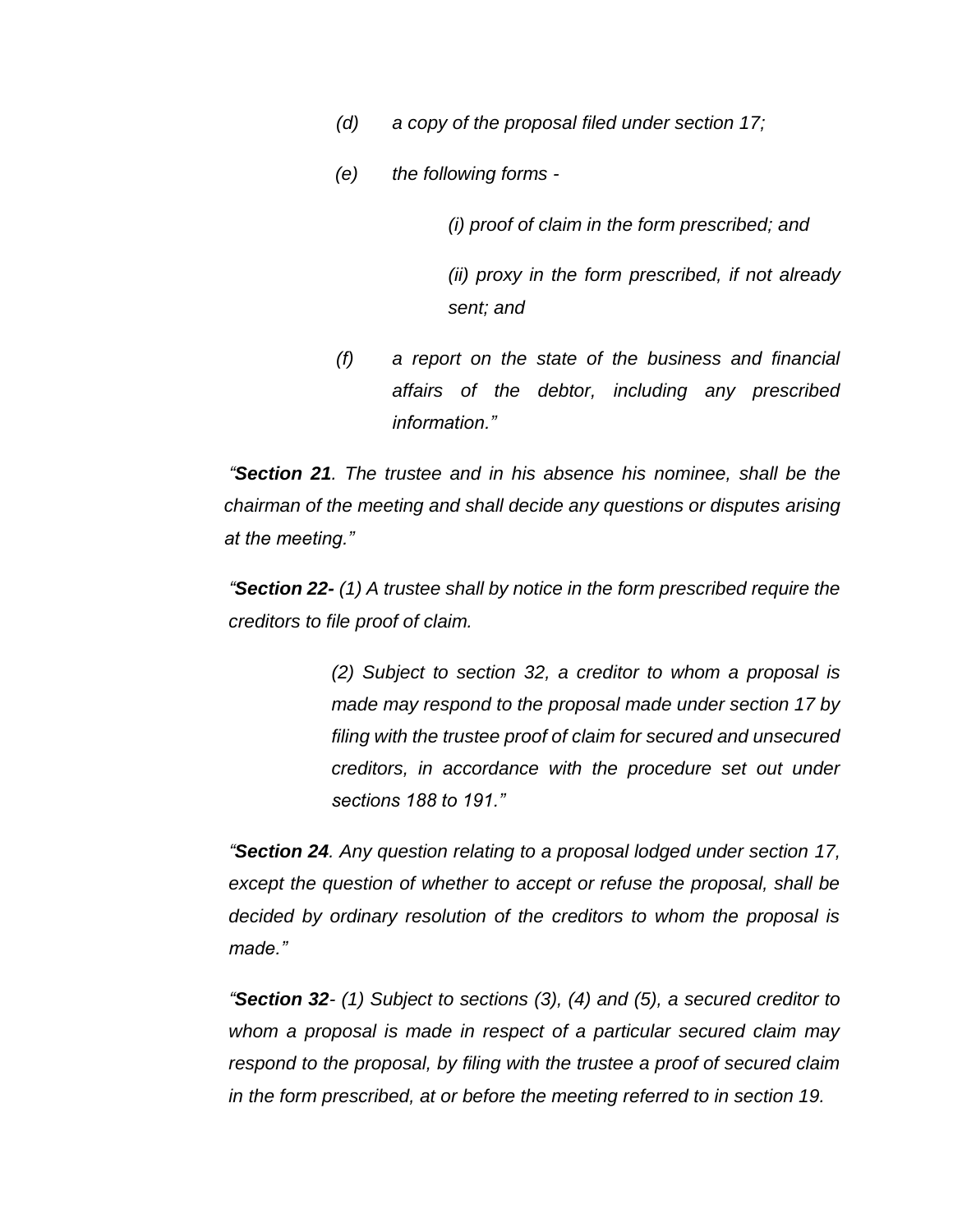(*2) A secured creditor who files a proof of secured claim in accordance with subsection (1), may, subject to the provision of this Act vote on all questions relating to the proposal in respect of the entire claim, and sections 188 to 191, shall apply in so far as they are applicable with such modifications as the circumstances require, to proofs of secured claim*."

*"Section 35. A creditor who has a proven claim, whether secured or unsecured, may vote on the proposal by -*

- *(a) mail;*
- *(b) personal delivery; or*
- *(c) printed electronic transmission, delivered to the trustee prior to the meeting referred to in section 19."*

*"Section 38— (1) The creditors may resolve to accept or refuse the proposal filed under section 17, in its original or amended form. (2) For the purposes of subsection (1) -*

> *(a) the following classes of creditors with proven claims are entitled to vote, that is to say- (i) all unsecured creditors; and*

> > *(ii) secured creditors in respect of whose secured claims the proposal was made;*

*(b) creditors shall vote according to the class of their respective claims, and for that purpose-* 

- *(i) all unsecured claims constitute one class, unless the proposal provides for more than one class of unsecured claims; and*
- *(ii) the classes of secured claims shall be determined as provided by section 18; and*

*(c) the votes of the secured creditors shall not count for the purpose of this section, but are relevant only for the purposes of section 41.*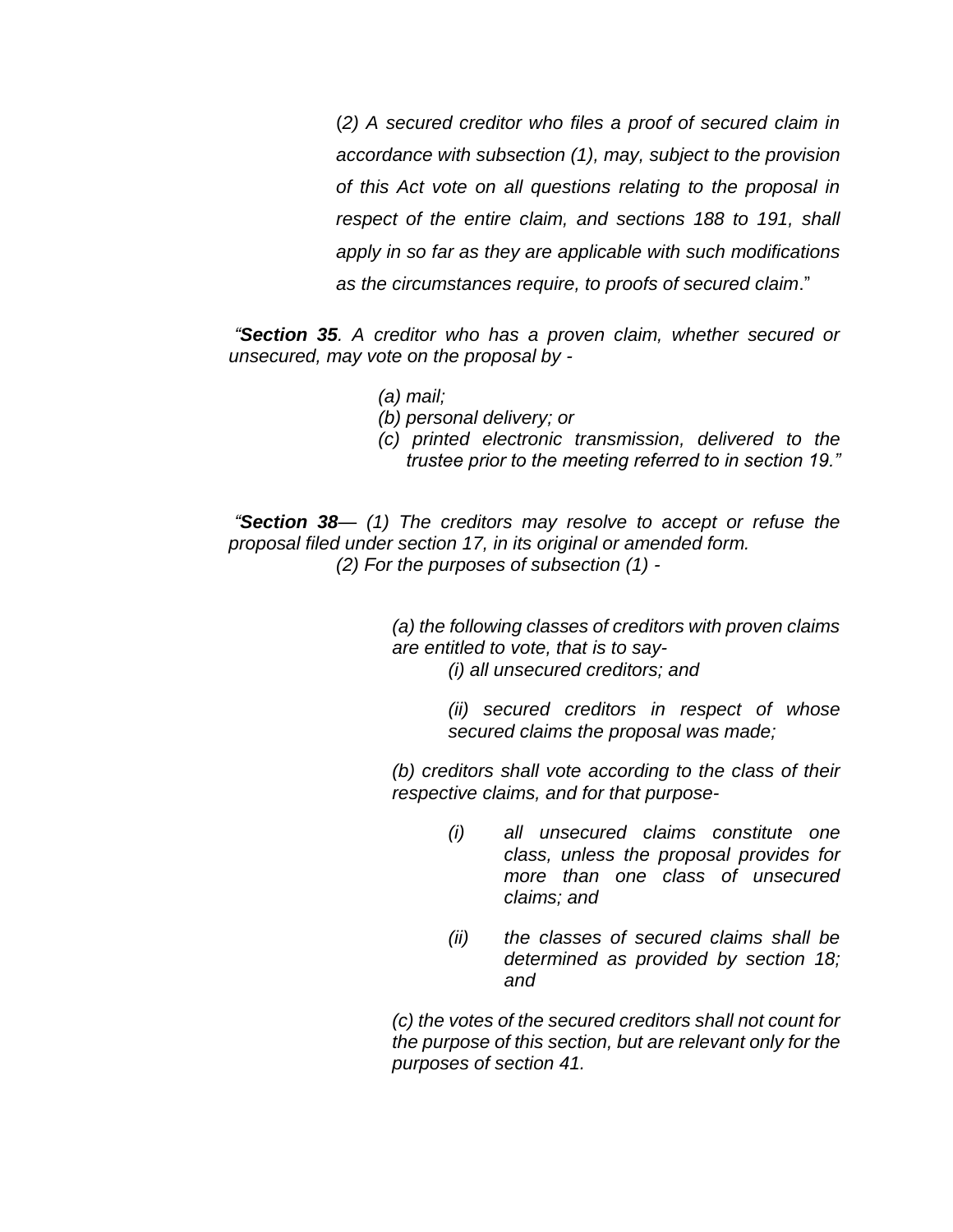- *(3) Notwithstanding paragraphs (a) and (b) of subsection (2), creditors having equity claims are to be in a single class of creditors in relation to those claims and may not, as members of that class, vote at any meeting unless the Supervisor determines otherwise.*
- *(4) A creditor who is a related person of the debtor may vote against the proposal but such creditor shall not vote for the acceptance of the proposal, and in determining the total votes in favour of the proposal, that creditor and the indebtedness owing to him shall not be taken into account.*
- *(5) Where the trustee is a creditor, the trustee may not vote on the proposal.*
- *(6) The proposal shall be deemed to be accepted by the creditors if, and only if-*

*(a) a majority in number of the creditors in all classes of unsecured creditors in attendance at the meeting either in person or by proxy vote for the acceptance of the proposal; and*

*(b) creditors in attendance at the meeting either in person or by proxy holding at least two-thirds of the proven claim in all classes of unsecured creditors vote for the acceptance of the proposal.*

- *(7) Where there is no quorum of secured creditors in respect of a particular class of secured claims, the secured creditors having claims of that class, shall be deemed to have voted for the refusal of the proposal.*
- *(8) For the purposes of voting on any question relating to a proposal in respect of an employer, no person has a claim for an amount referred to in section 202(1)(b)(i), (ii) or (iii)."*

*"Section 41 - (1) Where a proposal is accepted by the creditors and approved or deemed to be approved by the Court, such proposal shall be binding on the creditors in respect of -* 

*(a) all unsecured claims; and*

*(b) the secured claims in respect of which the proposal was made and that were in classes in which the secured creditors voted for the acceptance of the proposal by a majority in number and two thirds in*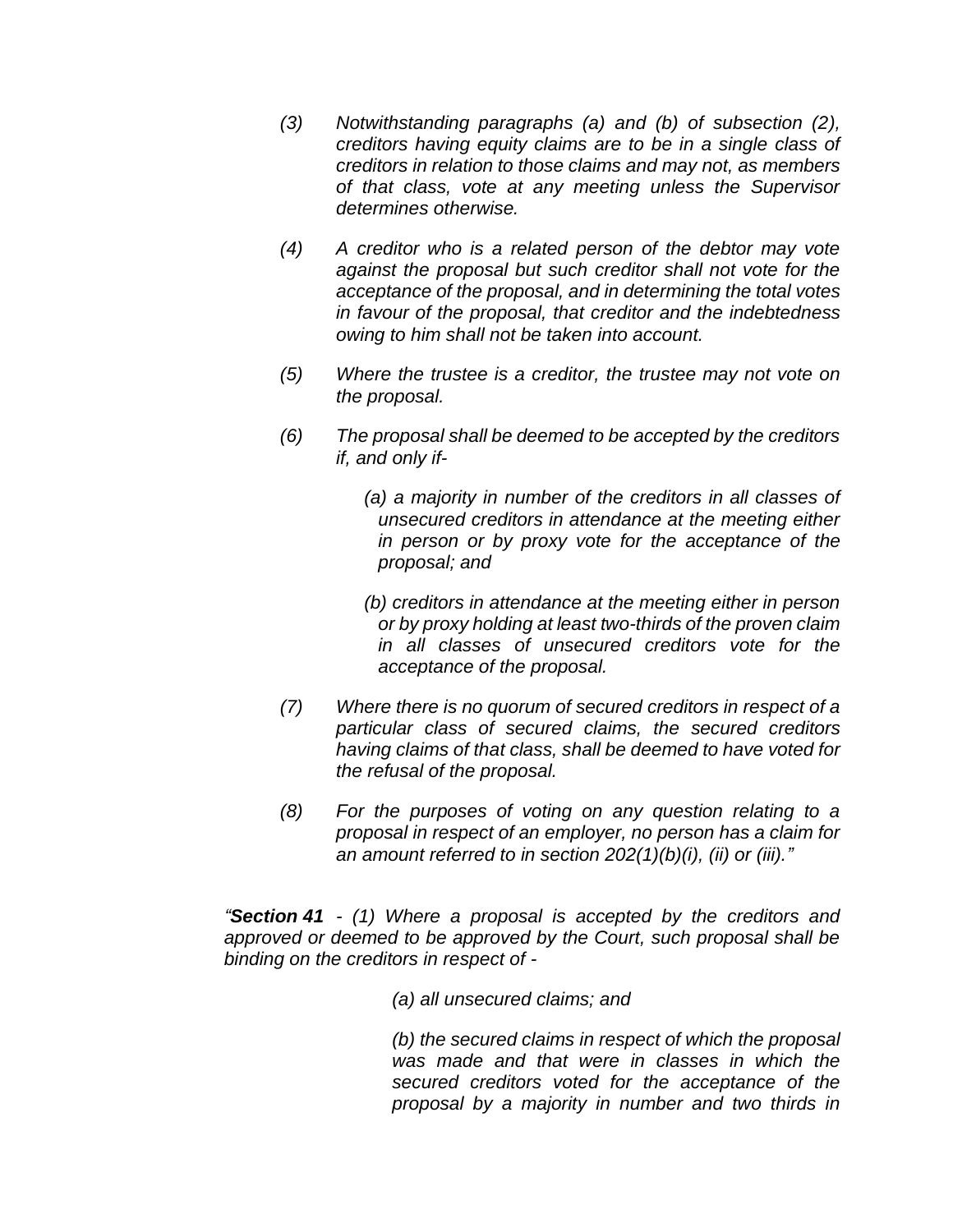*value of the secured creditors present, personally or by proxy, at the meeting and voting on the resolution to accept the proposal.*

*(2) The acceptance or approval of a proposal by a creditor shall not be construed as releasing any person who would not be otherwise released under this Act by the discharge of the debtor."*

- [17] These then are the provisions, the construction of, which will determine the main issue before me. A statute must however be read in its entirety. This I have done in relation to the Insolvency Act. I have also read the affidavits, all the written submissions and most of the cases cited. I have not found it necessary in this judgment to make a detailed analysis of them. I trust counsel will take no umbrage at this approach which is geared primarily towards keeping my judgment reasonably concise.
- [18] I accept that in construing a statute it is the words used on which one should focus. They reveal Parliamentary intent. It is not generally appropriate to read words in or out in order to attain a more desirable policy goal. Exceptions of course can be found, to this general principle of construction, where a literal application of the words results in an absurdity. In this case there is no absurdity apparent on a reading of the provisions. Neither is there any inherent contradiction within or among the sections construed. The meaning is to me quite clear.
- [19] The statutory design allows certain categories of persons, including a person who is either insolvent or about to become insolvent, to take steps to forestall bankruptcy, see sections 9 and 11. This involves the filing, with the Supervisor of Insolvency, of a "*Proposal*" or, as was done in this case, a "*Notice of Intent to File a Proposal".* Such a move precludes, for a time at any rate, creditors taking steps to recover their debt. This "stay" may be lifted by the Court on equitable grounds or for reasons having to do with material prejudice to any creditor, see section 7. The debtor has fixed time periods thereafter to do certain things. Primary among them is the appointment of a trustee. It is the trustee's duty to send to every known creditor a copy of the Notice of Intent to file a Proposal, see Section 12. The Trustee also assists with the preparation of the Proposal, any negotiations and,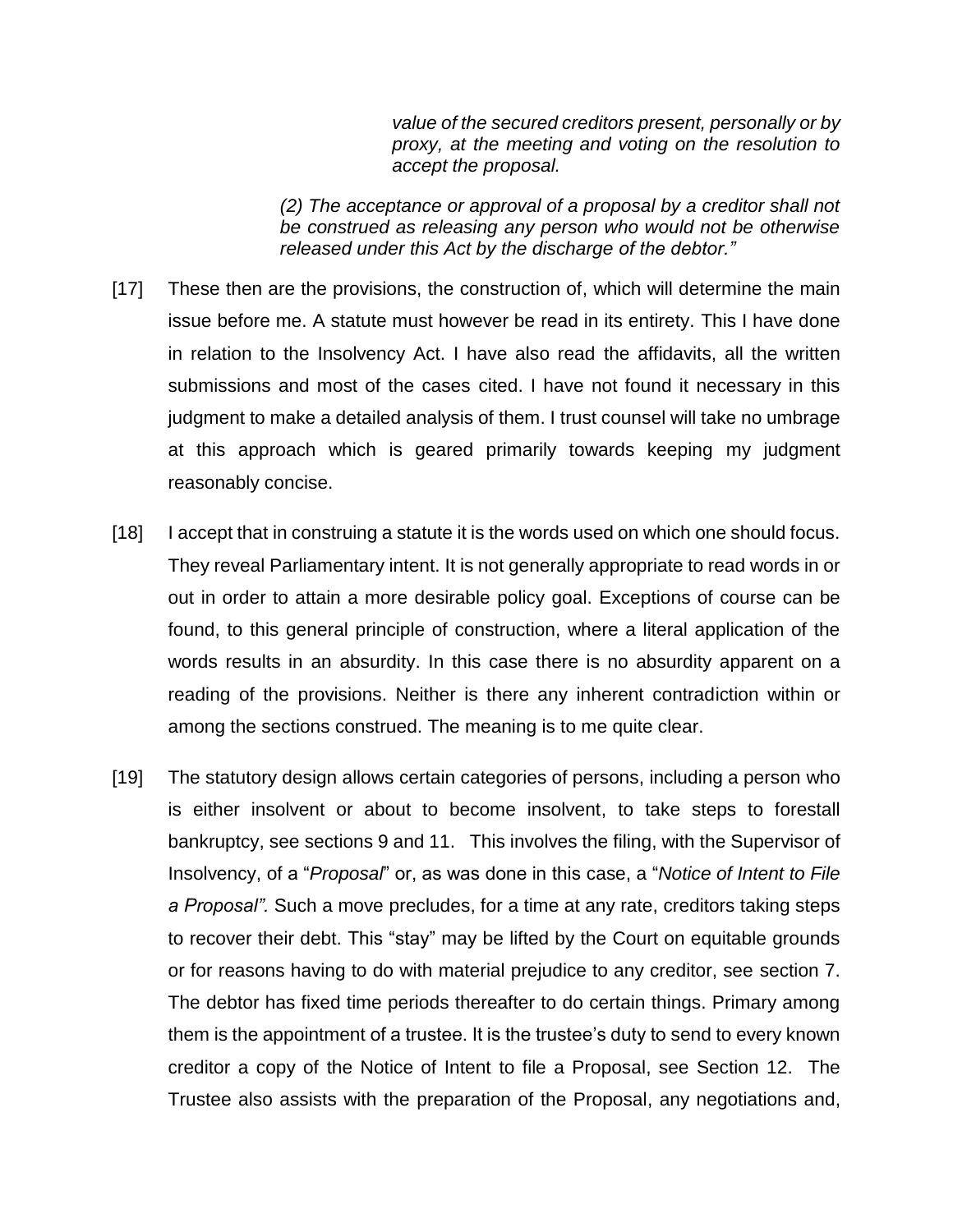the filing of certain things such as cash flow statements, see sections 13, 16 and 26. These documents are filed with the Supervisor of Insolvency. Then there is the matter, with which this case is concerned, of the convening of a meeting to consider the proposal.

- [20] It is the Trustee who has the duty to convene a meeting of creditors, see section 19. Section 19 (2) is clear that he does so by sending to the Supervisor and *"every creditor known to the trustee"* a notice of the date, time and, place of the meeting among other things, see section 19 (2) (a) to (f). The clarity of intent of the legislator is emphasised by the fact that where necessary the statute references creditors "*to whom a proposal is made*", see for example sections 22 (2) and 24. Section 19 (2) has no such limiting phrase. All creditors, who have proven their claims, are entitled to vote on the proposal and may do so in their respective classes, sections 35 and 38 (1) (2)(a) (b) and (c), (6) and (7). Even where creditors generally vote to accept a proposal anyone adversely affected may oppose the subsequent application by the trustee to have the proposal approved, section 39 (2) and (3). Finally, section 24 is only explicable if all creditors have a right to vote on whether to accept or refuse a proposal. That section states that, in relation to a proposal, "*Any question* … *except the question of whether to accept or refuse the proposal, shall be decided by* …*the creditors to whom the proposal is made*". A fortiori other creditors decide, or play a role in deciding, whether or not to accept a proposal.
- [21] The contention, that only creditors to whom a proposal is made need be invited to the meeting, stems primarily from two events. One being an act of commission the other of omission. The commission is the creation of provisions protective of secured creditors and which make it clear that a proposal with respect to secured creditors, even if voted for by all other creditors, only binds the secured creditors if they voted for it. This, it is argued, makes service of notice of a meeting unnecessary on creditors to whom a proposal is not directed. In that regard see, sections 18 (1) (b) and (4), 32 (1) and (2), 33, 38 (2) (b) and, 41 (1) (b). I do not agree. The policymakers have, by these and other provisions, endeavoured to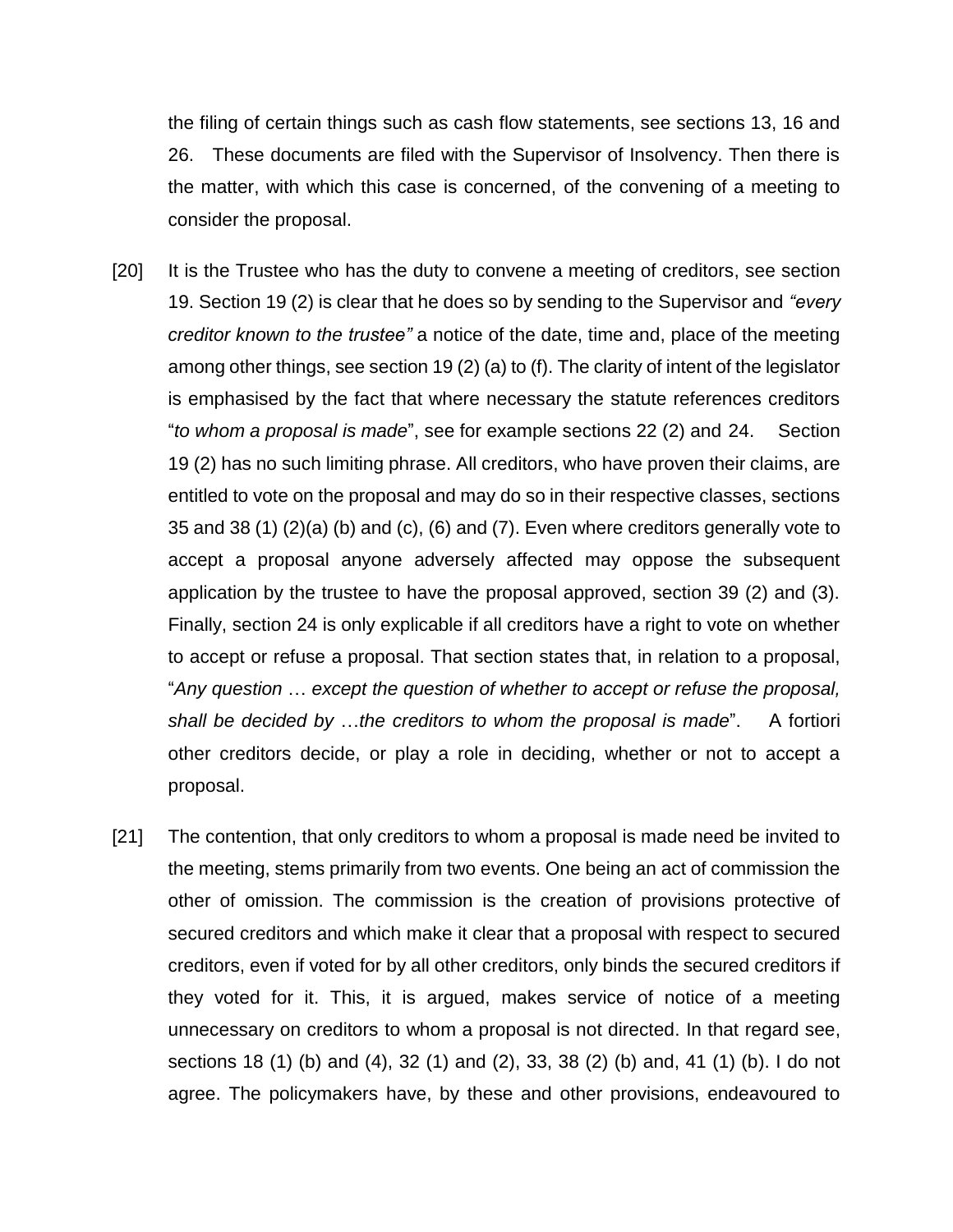protect secured creditors from a greater erosion of their rights than is deemed necessary to achieve the statutory objects. Hence the ability of secured creditors as a class to determine whether a proposal is acceptable to them. Were it otherwise they may be forced to postpone realisation of their security because unsecured creditors, with other motivations, find it convenient so to do. Such a situation might severely erode the mortgage as an attractive instrument, for example, and fetter the willingness of institutions to lend. Be it noted that the process does not end with a "no vote" by a class of secured creditors, see sections 40 (deemed application for an assignment) and 42 (application to approve proposal). The rights of the secured creditor are protected even in the event of bankruptcy, receivership and, assignment of debts, see sections 84 and 100.

[22] The act of omission, which added grist to the contention that creditors other than those to whom a proposal was made need not be invited to the meeting, is the failure of the legislature to specifically so provide in section 18. The more so because the earlier Canadian legislation (which all parties agree is the one on which ours is patterned) has a specific clause. Section 50 (1.2) of the Bankruptcy and Insolvency Act (1985) of Canada states:

> *"A proposal must be made to the creditors generally, either as a mass or separated into classes as provided in the proposal, and may also be made to secured creditors in respect of any class or classes of secured claim, subject to subsection (1.3).* "

That section mandates the making of a proposal to all creditors. It seems rather odd that the section in Canada would at the same time say a proposal "*may also*" be to secured creditors "*as a class of creditors*". This is because a debtor may wish to enter arrangements with one or other secured creditors but not with creditors generally. It seems to me the Jamaican provisions, as I understand them, are more cohesive. They allow for a proposal to those creditors, or class of creditors, with which the insolvent is most concerned. However, at the same time, the statute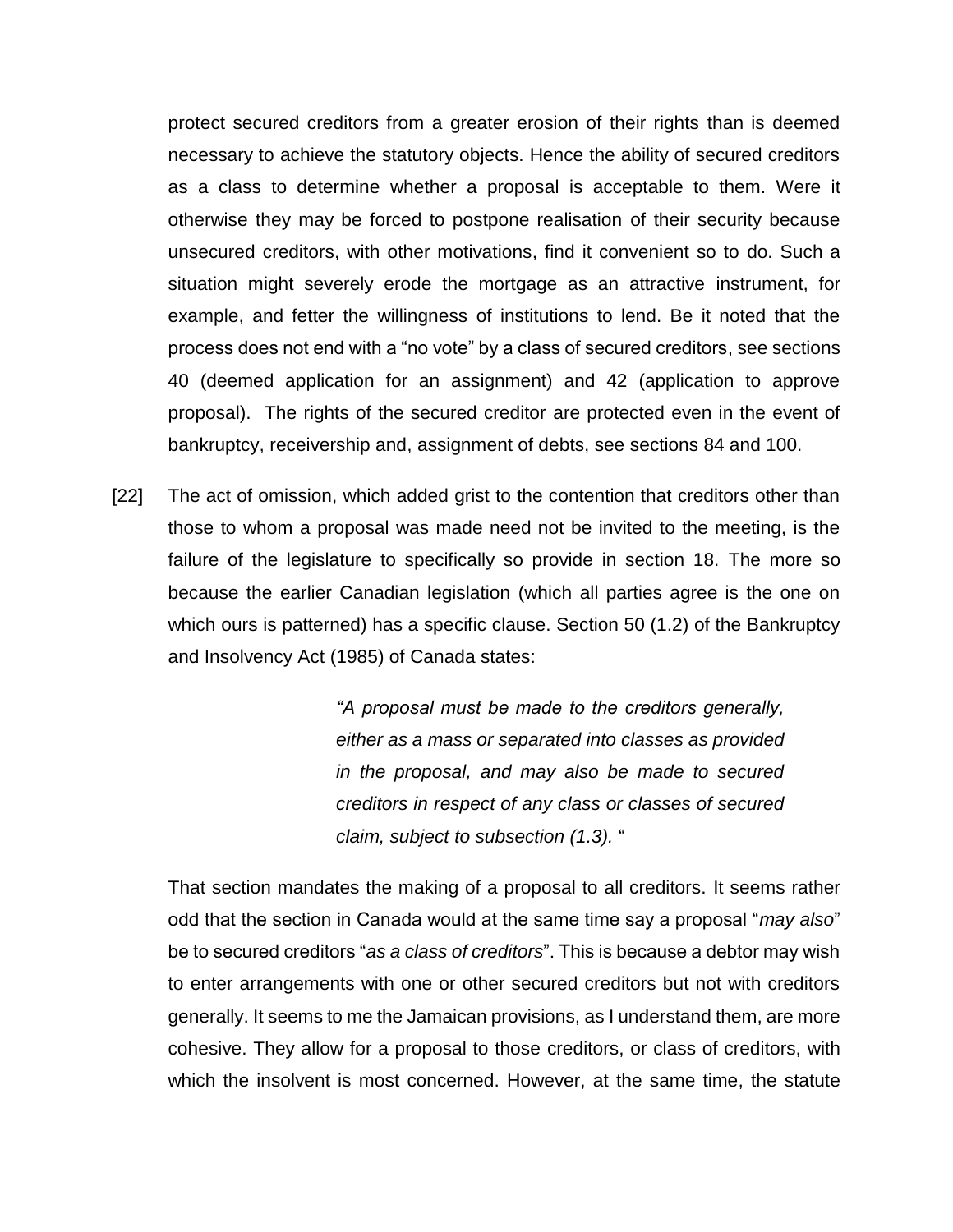allows all creditors to be privy to the proposal and hence to attend and vote at the meeting called to consider said proposal, see sections 22, 29, 35 and 38. This is appropriate because the filing of the proposal affects the rights of all creditors to recover sums due to them, see sections 4 and 5. Be it noted that the court may be asked, at an early stage, to determine the class or classes of secured creditors, see section 18(3).

- [23] It may be asked what is the purpose of giving notice of a meeting to persons to whom a proposal has not been made. Particularly because, in the case of secured creditors, an approved proposal which concerns their class, is not binding unless accepted by a majority of secured creditors, sections 5 (4) and 41 (1) (b). I posed the question to counsel for the Trustee. His response was that they will be able to comment, dialogue and, possibly persuade the secured creditors that there is good reason to approve the proposal. They may be able to demonstrate the effect, on their chance of recovery, if the secured creditors move to enforce and conversely if they do not. In short they may have a say and somehow influence in that way the content of a proposal and/or the decision on the proposal. It is an explanation for the statutory construct which is eminently reasonable. It bears repeating also that even a proposal which is accepted will not receive the court's approval if it "*is not calculated to benefit the general body of creditors,"* see section 42 (2) (b). The statutory construct is therefore transparent and fair.
- [24] In the course of oral argument a few rather tangential issues emerged. I will address them shortly. Queen's Counsel, appearing for the secured creditors, queried the presence and role of the Supervisor of Insolvency at the meeting of creditors. I agree with counsel for the Supervisor that it is in order for the Supervisor to be there to ensure the meeting is conducted in accordance with the statute, see sections 9(3), 223 and 156 (2). Nor is there necessarily anything untoward about amendments to a proposal being made at the meeting, see sections 20 (b) and 38 (1). An amendment, mooted at a meeting, could of course not be voted on unless it had been first duly communicated to all parties. The statute allows for adjournments of the meeting presumably for this and other reasons, section 23.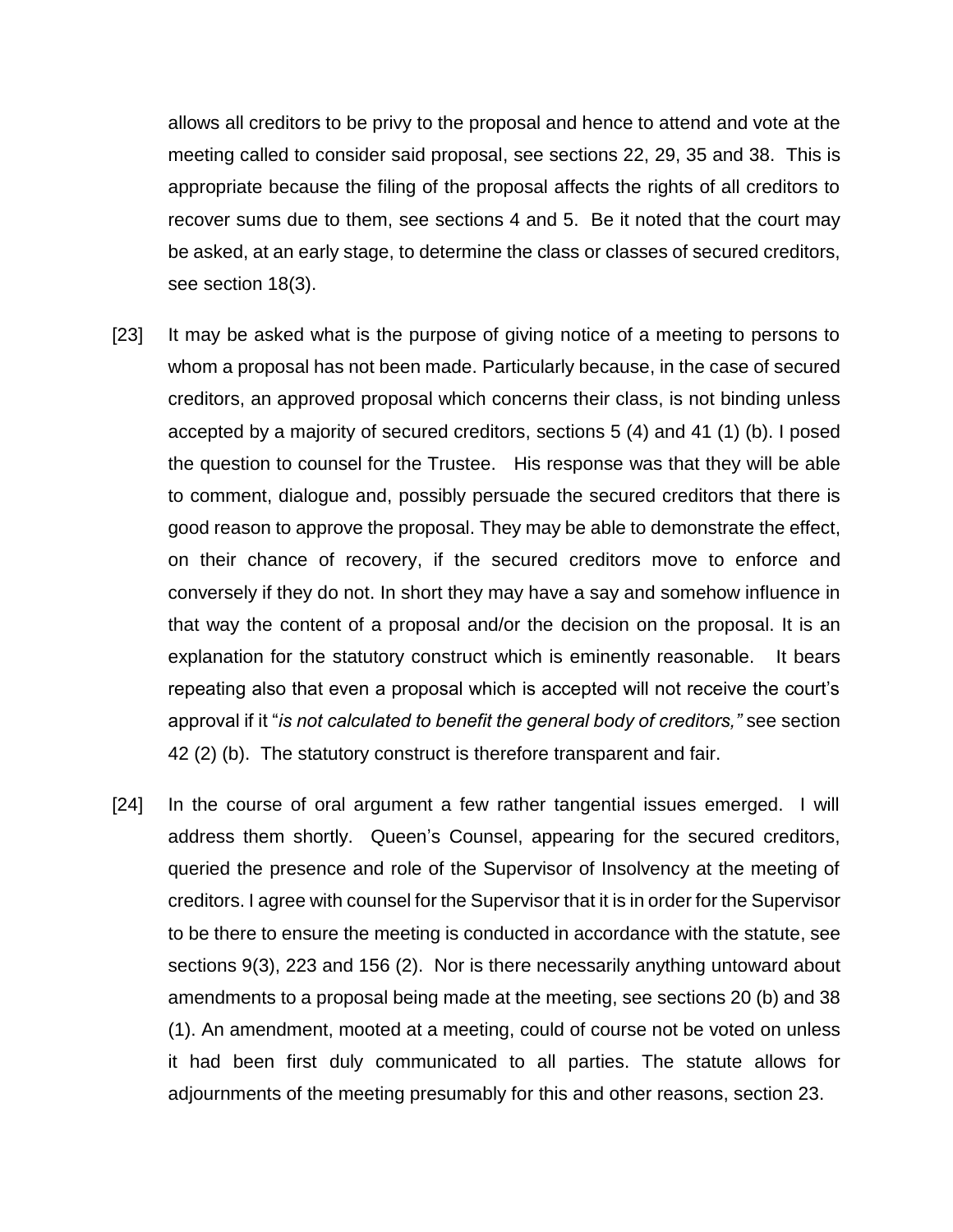- [25] It was also urged upon me by Mr. Wood that even if the holding of the meeting was irregular this court has the power, pursuant to section 278 of the Act, to rectify matters. No harm he says has been done as his clients are clearly not interested in the proposal. It would be a waste of time and resources to merely hold a meeting for the "form" of compliance. I do not think this court has that power. Section 278 relates to "*proceedings in bankruptcy*." Bankruptcy has not yet commenced. "*Insolvent person*", in section 2 is defined so as not to include "*a bankrupt".* The statutory scheme is to have the possibility of a "proposal" which, if accepted and approved, will prevent bankruptcy. Therefore, the reference to proceedings in bankruptcy in section 278 does not include the stage prior to bankruptcy with which the case before me is concerned.
- [26] Mr. Wood also urged that if the proposal was invalid, because it was not directed to all creditors, it is also void. Therefore, the time, after serving the notice, has long passed for the making of a proposal. A statutory assignment will already have occurred. Again I demur. There is, on my interpretation of the Act, no requirement that the proposal be directed to all creditors only that it be served on all creditors. So the proposal is valid because it may be directed at, in that it is made to, any creditor or any class of creditors. All however will be privy to it and will have a say. This is because regardless of to whom the proposal is directed it impacts all creditors' ability to institute, or proceed with, claims and execution, see sections 4 and 5. In this case the only time that needs extending is the time to call the meeting. This I will do pursuant to section 280.
- [27] Finally, I reference supplemental submissions, filed after the close of arguments and, sent under cover of a letter dated  $6<sup>th</sup>$  December, 2021. It was sent by the attorneys representing the secured creditor and copied to the other parties. The letter requested permission to rely on the submissions. By letter dated the  $20<sup>th</sup>$ December 2021 the Trustee's attorneys-at-law opposed the application but stated that if granted they relied on submissions earlier made unless I needed to hear further from them. The Supervisor of Insolvency for its part stated that unless I required further submissions they were prepared to rest on submissions previously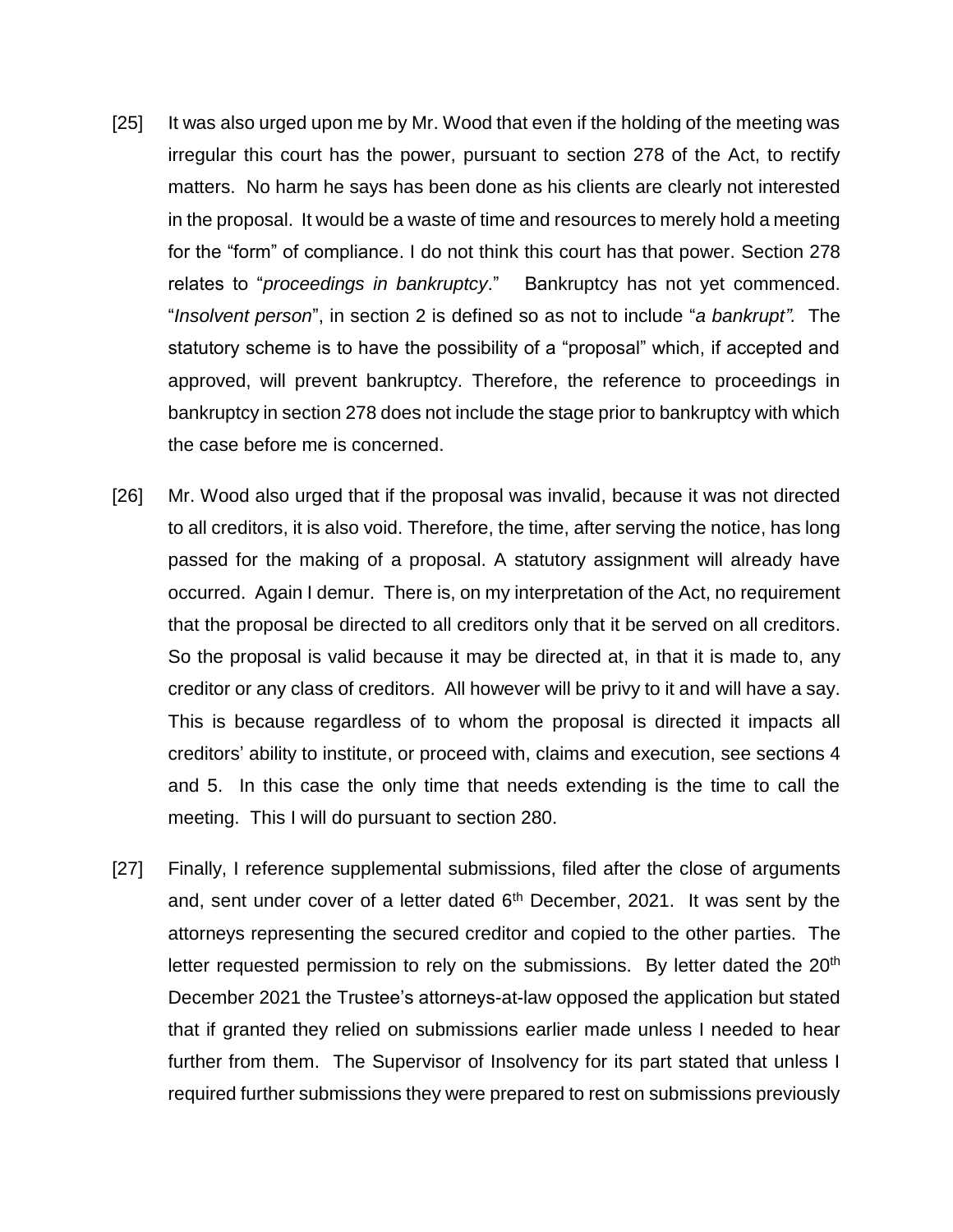made. I decided to consider the supplemental submissions and, having done so, did not require any further submission written or oral.

- [28] The supplemental submission addresses a question I raised during the hearing. I had asked: What is the position if the proposal, made to the secured creditors, is accepted by them but rejected by the unsecured or general body of creditors. The submission is that the effect would be an application for an assignment, pursuant to section 40(1), and that this is an absurd result because it is contrary to the object of the statute which is to preserve a viable company. It is further submitted that if the unsecured creditors are entitled to vote the proposal is deemed accepted only if a majority of them vote to accept it. If they do not the company would be placed in bankruptcy contrary to the wish of the secured creditors who voted, in the hypothetical situation posited, to accept it. The absurdity is underscored, because the statute allows unsecured creditors to refuse a proposal by voting without attending the meeting or not voting to accept. Therefore, a company thought viable by secured creditors may be forced into bankruptcy by unsecured creditors contrary to the purpose of the statute. A construction which allows secured creditors only to vote on a proposal made only to them is more consistent with the statutory scheme. That is because the proposal will be accepted by secured creditors if the company is solvent and viable. Its acceptance will be to the benefit of all creditors and if refused would be neutral because the company would not be put in bankruptcy.
- [29] The submission makes good business sense and is logical. However, I do not see that the statutory scheme as I understand it leads to an absurdity. There is merely a different mechanism for arriving at a just result. In the hypothetical situation, which I put forward to test the workability of the construction articulated by the Superintendent of Insolvency and the Trustee, there is no greater risk of prejudice or harm. This is because in the first place the secured creditors may, once the proposal is rejected, proceed to liquidate their securities and effect recovery of sums due to them. Secondly once there is a deemed assignment, and/or bankruptcy consequent on a rejection of a proposal, the matter is treated as a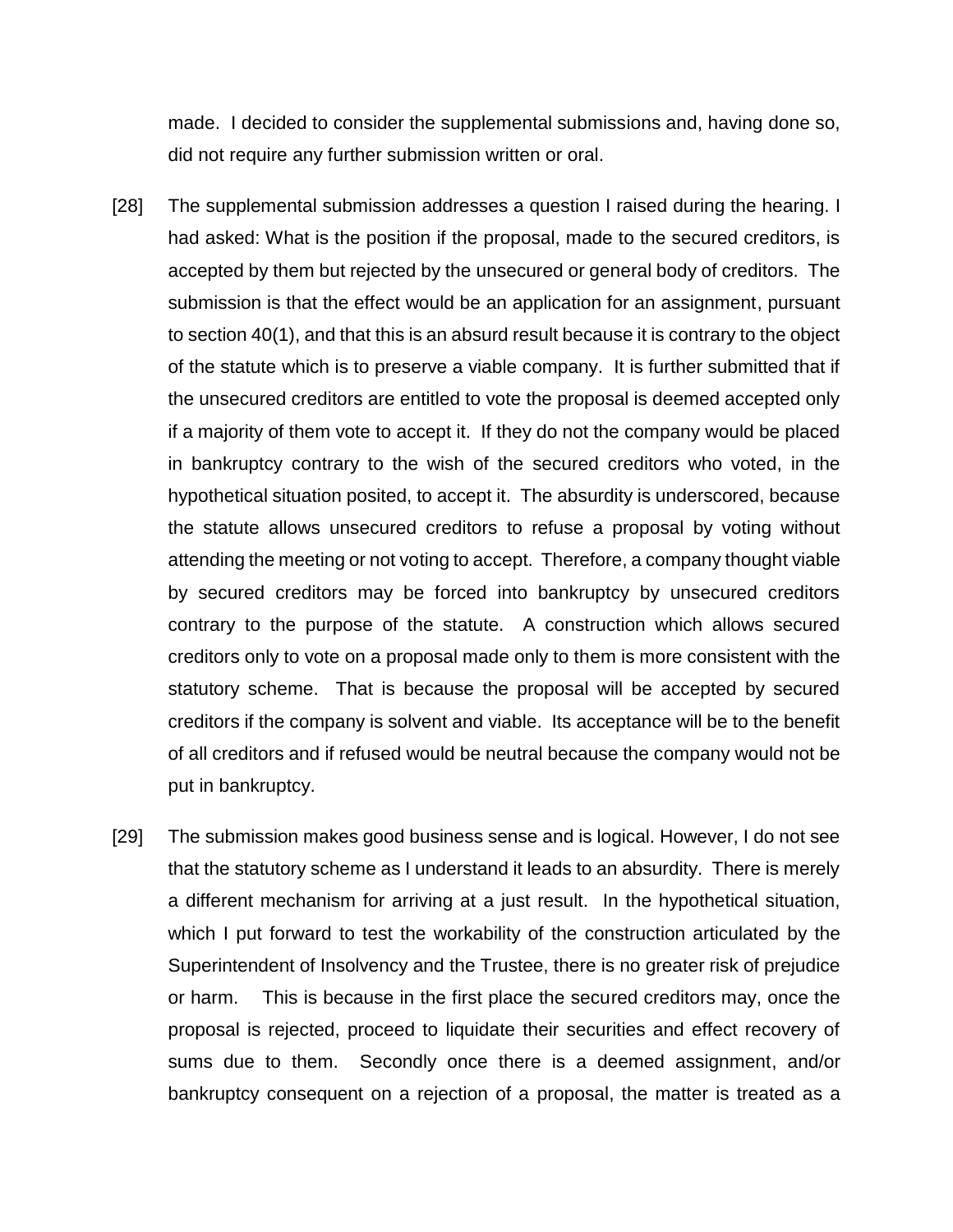voluntary assignment under Part VI of the statute, see section 40(1). This triggers the appointment of a trustee and a stay of all process except those related to secured creditors, see section 84. This will allow for the process of bankruptcy leading to automatic discharge after twelve months, see section 137 (subject of course to applications to extend). That process involves a continuation of the regime of rehabilitation and/or liquidation. In short if, in the hypothetical situation, the secured creditors who voted for the proposal were correct the bankrupt ought to be able to satisfy the trustee examining his affairs that he can be discharged after a year, see section 137 (2). Ultimately the question will be determined in court, see section 138 (5). In this regard the making of an assignment operates automatically as an application by the bankrupt for a discharge, section 140(1). In this process the earlier proposal process is evidentially relevant, see sections 142(1) (c ), (3) (4) and (5), 144 and, 145 (n).In other words whether or not a viable proposal had been made becomes relevant when the Supervisor and/or the court has to determine whether the debtor elected bankruptcy. In the hypothetical situation under consideration the evidence, that there was a proposal supported by secured creditors but rejected by unsecured creditors, could certainly go a long way to prove that an automatic discharge is appropriate.

- [30] Finally, on the hypothetical question I agree with the trustee's counsel that it would be a rare case in which unsecured creditors, in such circumstances, voted against a proposal which kept the debtor in business. This is because often the assets, providing the security for the secured creditors, are integral to the generation of income from which unsecured creditors expect to be satisfied. A rejection forcing bankruptcy, all other things being equal, may well see them in a worse or the same situation as if the proposal had been accepted. I have digressed considerably but necessarily to demonstrate that the statutory scheme is not absurd and on the contrary appears workable and consonant with the reality of industry and commerce.
- [31] In the premises therefore my decision, orders and, declarations are as follows: